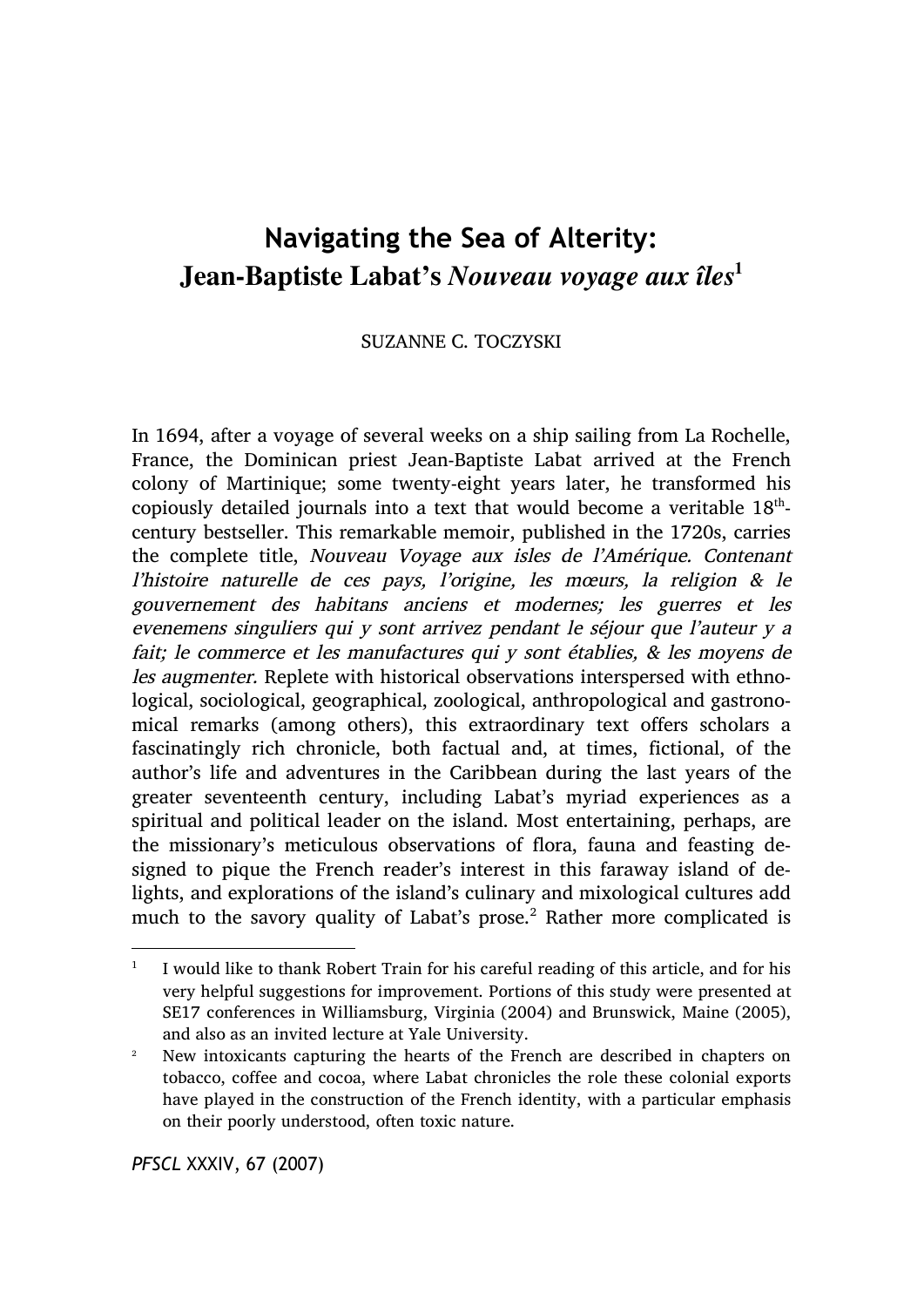Labat's account of the institution of slavery and his own attitudes toward that institution, which he records just as carefully, constructing an ostensibly more objective, "scientific" knowledge based on his experiences in this complex colonial early modern space. Most significant for the purposes of this study is Labat's highly detailed account of his interactions with a wide variety of individuals inhabiting the island, from white plantation owners to the population of native Caribs to Labat's own African slaves. To my mind, Labat's representation of his own encounters with and relationship to slaves, islanders and others in this Caribbean paradise reveals a considerable degree of ambivalence, as cultural theorist Homi Bhabha has characterized the term, and it is Labat's textual performance of this ambivalence that I will explore here.<sup>3</sup> In so doing, I hope, first, to shed light upon Labat's contradictory reputation with regard to slavery; I will then expand the circle of Labat's "performance of ambivalence" to include the indigenous island population, the British, and others. In all cases, I will relate this theory of the performance of ambivalence to Homi Bhabha's notion of the Third Space.

Of all the diverse facets of French colonialism, perhaps none is so complex, or so resistant to critical discussion, as the institution of slavery; in her recent book The Libertine Colony, Doris Garraway notes that "little scholarly attention [has] been devoted to the cultures of slavery of Old Regime France, and, in particular, the texts and literary representations produced about them,"4 even, surprisingly, in the area of post-colonial studies. In light of this, Jean-Baptiste Labat's Voyage aux îles offers a significant point of departure for a consideration of slavery in seventeenth-century Martinique. To my mind, Labat's Voyage reveals a significant tension between, on the one hand, the missionary's infamous acceptance and promotion of slaves as

\*

<sup>4</sup> Garraway, op.cit., xi.

 <sup>3</sup> Clearly, one must approach a text like Labat's with a significant degree of skepticism or distance, particularly as he is, for the most part, our sole source of information on the cultures he describes; as Christopher Miller has noted, "Few undertakings have proven more prone to ethical pitfalls than the description of other peoples" (Theories of Africans, Chicago: U of Chicago Press, 1990, 34). However, as Doris Garraway has noted, "The challenge in reading early colonial accounts is to see what they reveal, wittingly or unwittingly, abut French attitudes toward the relation, or border, between the French and the [Other] at a specific time and place" (The Libertine Colony: Creolization in the Early French Caribbean (Durham & London, Duke University Press, 2005, 34-35). Ethical considerations are certainly not elided in this approach.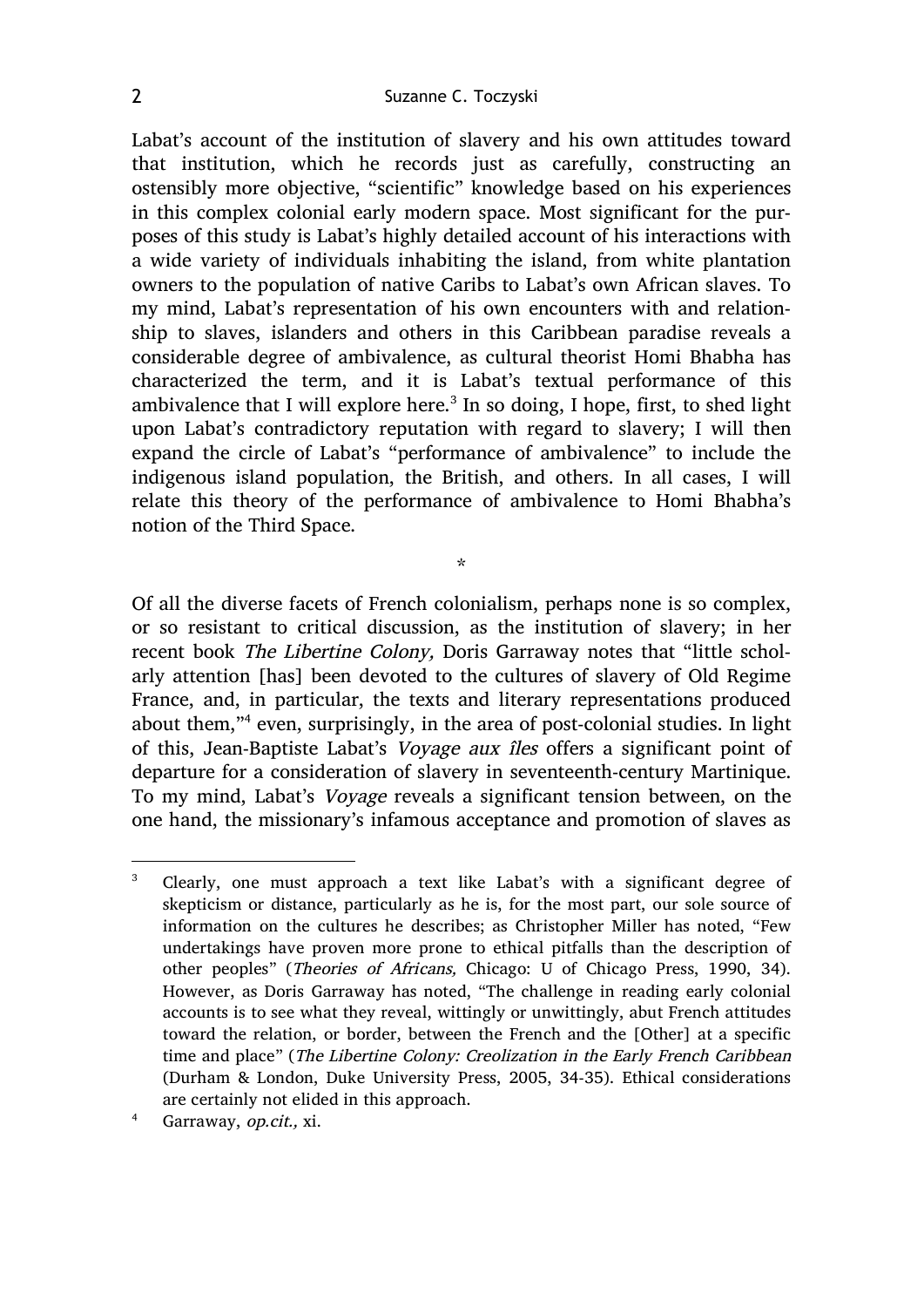property to be used (and abused), and, on the other, his appreciation of the nègres as a potential source of knowledge and, more significantly, as Others to know, as representatives of a culture of interest from Labat's protoanthropological perspective. A review of over fifty years of both scholarship and fictional interpretations of Labat's Voyage discloses an almost shockingly wide array of judgments of the missionary's attitude toward slaves and the institution of slavery in the New World. For some, Labat was a kind-hearted, benevolent and charitable priest who most often had his slaves' best interests at heart. Everild Young and Kjeld Helweg-Larsen laud Labat's compassion as he hears the confession of a young slave who has been bitten by a poisonous snake.<sup>5</sup> Rachelle Grotsky similarly foregrounds the "very humane side"<sup>6</sup> of Father Labat, citing his "charité envers les malheureux esclaves," including his efforts to lessen the slaves' workload and his demand that his fellow Frenchmen respect their contributions<sup>7</sup>. Donald Schier calls Labat "completely unsentimental... [yet] good-hearted,"8 offering as evidence Labat's efforts to plead for a Catholic slave's freedom. Historian Joan Brace also makes specific references to Labat's "compassion,"<sup>9</sup> noting that "Labat, unlike most of the people who kept slaves and made laws for them, seemed always to see them as human beings."<sup>10</sup> Most recently, Garraway has referred to Labat's "unusually detailed descriptions of the slaves [which expose] their working conditions with a mix of pity and pride."<sup>11</sup> One particular chapter of Labat's text, located roughly halfway into the narrative and listed in the table of contents as, "Des esclaves noirs dont on se sert aux îles, du commerce de leur pays – Leur religion, leurs mœurs, leurs danses –Comment on les achète, comment on les traite, comment on les instruit,"12 is often cited by Labat's admirers as evidence of

 <sup>5</sup> Everild Young, F.R.G.S., & Kjeld Helweg-Larsen. The Pirates' Priest: The Life of Père Labat in the West Indies, 1693-1705 (London: Jarrolds Publishers Ltd., 1965), 37.

<sup>6</sup> Rachelle Grotsky, Le Père J.-B. Labat (1663-1738). Un voyageur philosophe, Dissertation (City University of New York, 1976), v.

<sup>7</sup> Ibid., 306.

<sup>8</sup> Donald S. Schier, "The Missionary and the Buccaneers: An Episode from Father Labat's Nouveau Voyage aux Isles de L'Amérique," The French Review 3 (January 1944): 144.

<sup>&</sup>lt;sup>9</sup> Joan Brace, "From Chattel to Person: Martinique, 1635-1848," Plantation Society, II.1 (April 1983): 64.

 $10$  Ibid., 65.

<sup>&</sup>lt;sup>11</sup> Garraway, op.cit., 139.

<sup>&</sup>lt;sup>12</sup> The title of the chapter is an interesting *mélange:* the *leur* is used to objectify or position the African as subaltern with respect to the on, the master. All citations from Labat's text will refer to a recent edition of the Voyage published by Michel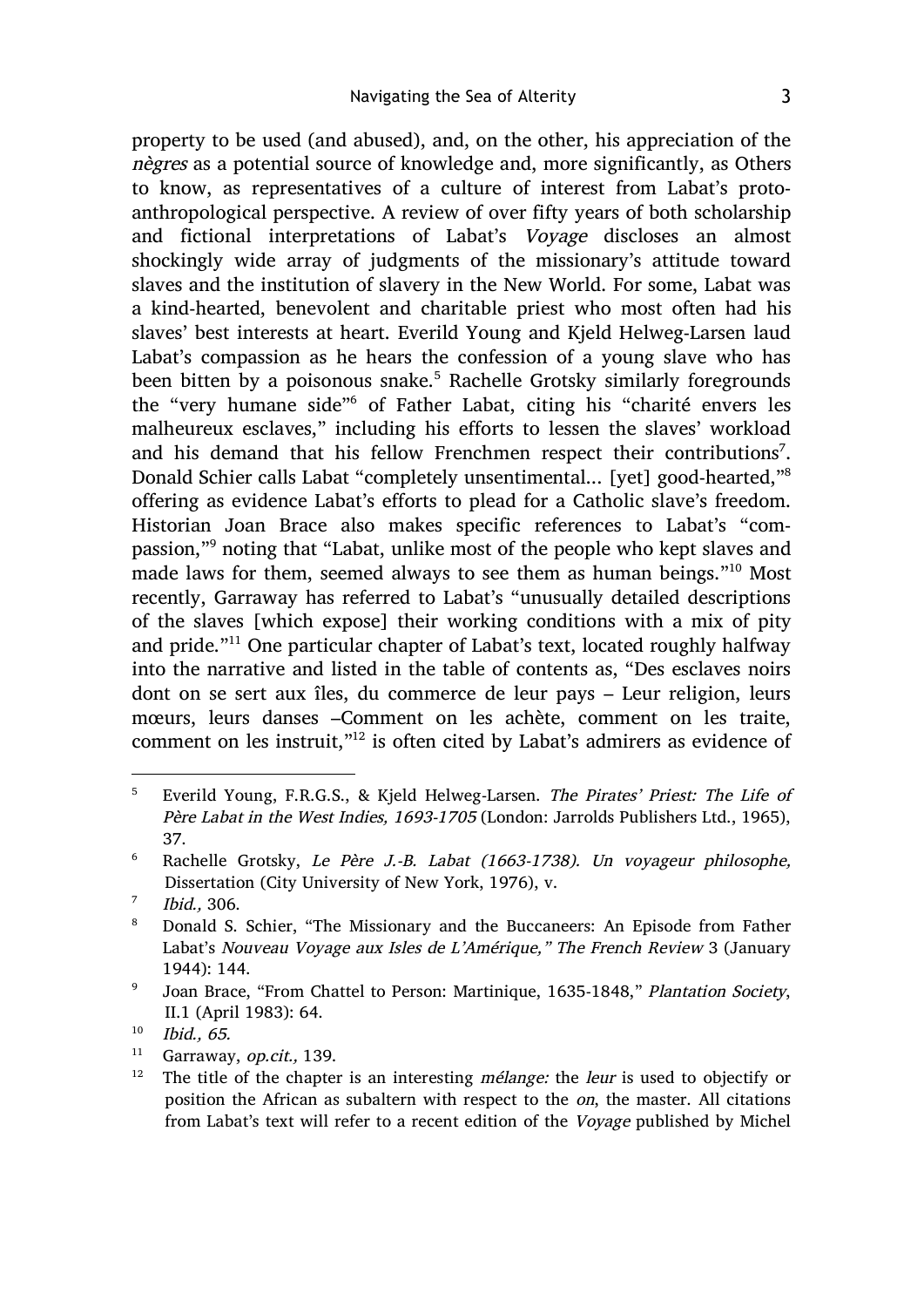his benevolence. In it, Labat details the appropriate welcoming of new slaves to the island, prescribing rest, proper nourishment, frequent bathing, "une petite saignée," and, most notably, a palm oil massage (227-228).

Massage notwithstanding, however, the Africans are and remain slaves, and Labat's own report also spares no detail of the harsh conditions and execrable punishments he himself is capable of inflicting. Thus, critics who have focused on these passages of Labat's text offer a portrait of le bon père that is diametrically opposed to that just presented. For them, if Labat's categorical promotion of the institution of slavery were not enough to condemn him, the missionary's meticulously gruesome account of one particularly horrifying incident is beyond reprehensible. In this story, Labat himself not only punishes a slave who refuses to abandon practices of his African religion with three hundred lashes, he also subjects the slave to a "medicinal" preparation of hot pepper sauce and lemon juice on his lacerated back to guard against infection.<sup>13</sup> This grisly narration is all the more shocking to the modern reader in that it comes to us from Labat's own pen, and it is not surprising that the incident has been incorporated into fictional accounts of Labat's life, including a short story entitled, "For More than Their Souls" by noted *dix-septiémiste* James Gaines.<sup>14</sup> In her historical novel, Le père Labat viendra te prendre, Aurélia Montel cites Labat's insistence that slaves are "insensibles à la douleur"15 as evidence that he has thoroughly bought into Aristotle's "thèses esclavagistes."<sup>16</sup> For Montel,

 $\overline{a}$ 

Lebris (Jean-Baptiste Labat, Voyage aux isles. Chronique aventureuse des Caraïbes, 1693-1705. Edition établie et présenté par Michel Le Bris. Paris: Editions Phébus, 1993); page numbers will be noted parenthetically in the text of this article.

<sup>&</sup>lt;sup>13</sup> According to Garraway, the irony here lies in the fact that Labat borrows this technique from the Caribs, "whose rituals of scarification tested the body's resistance to pain. What Labat refers to as a pimentade was in fact described by seventeenth-century ethnographers as a rite of passage marking important moments in the lives of Carib men such as their initiation as soldiers and the birth of a child. Pierced all over with the sharp teeth of a fish known as an agouti, the men were then treated with a searing solution of fermented peppers, which intensified the pain of their wounds while also preventing infection" (Garraway, op.cit., 170).

<sup>&</sup>lt;sup>14</sup> James Gaines. "For More than Their Souls." Riverside Currents: A Collection of Poetry and Stories, ed. Betty L. B. Marcum, iUniverse.com, 2001, 87-111.

<sup>&</sup>lt;sup>15</sup> Aurélia Montel, *Le Père Labat viendra te prendre...* (Paris: Maisonneuve et Larose, 1996), 37.

<sup>&</sup>lt;sup>16</sup> Ibid., 33. For Aristotle's theory of slavery, see Book I, chapters iii-vii of the *Politics* and Book VII of the Nicomachean Ethics. Aristotle essentially asserts that slavery is natural, that some individuals are naturally slaves, "marked out for subjection" and unable to rule themselves.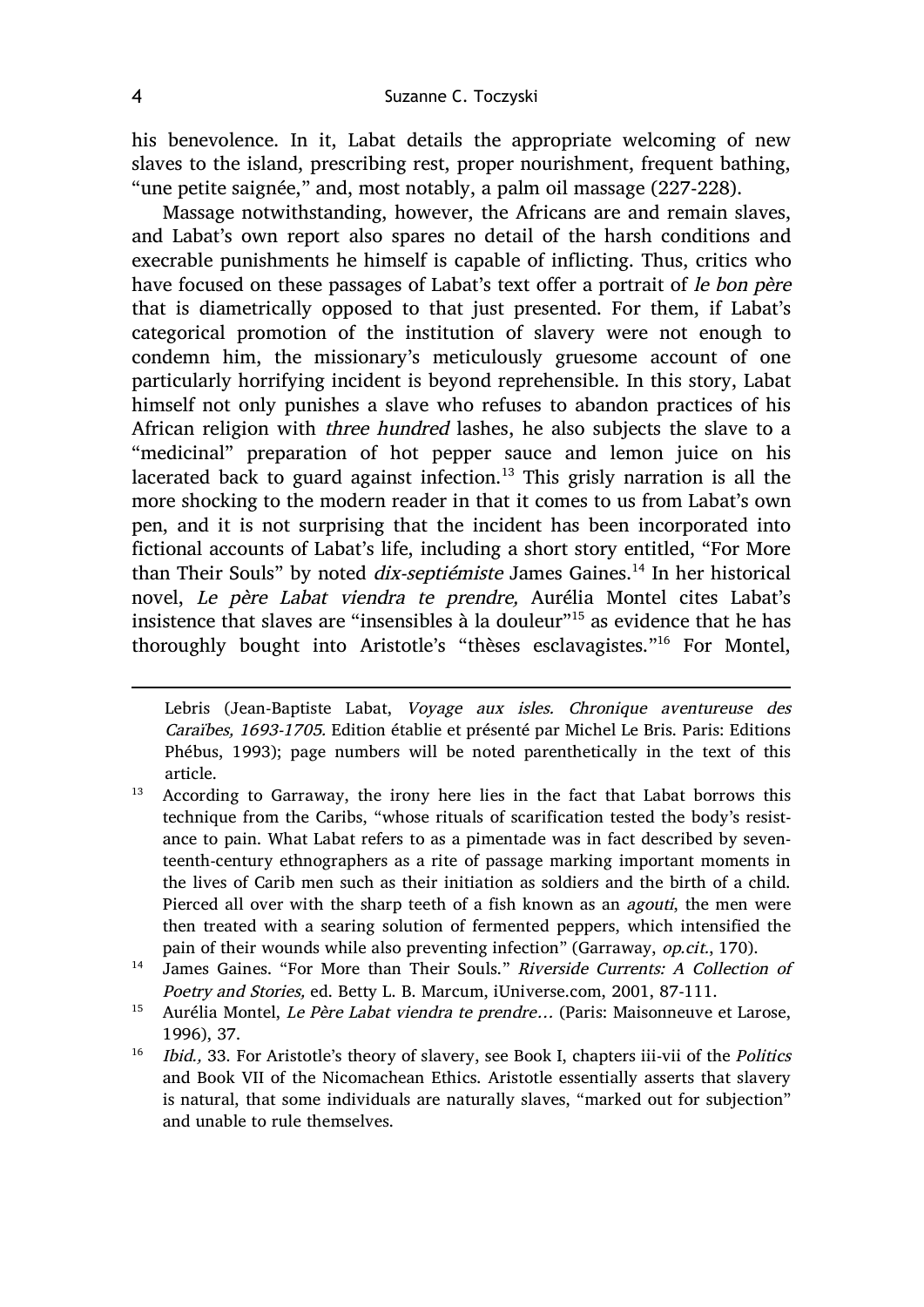Labat's opprobrious treatment of his own slaves caused a legend to spring up around the missionary's life story, a legend in which Labat himself plays the role of *sorcier*.<sup>17</sup> In his scathing analysis of the *Code noir*, "le texte juridique le plus monstrueux qu'aient produit les Temps modernes,"18 Louis Sala-Molins similarly retells Labat's story, with cuttingly ironic references to "le bon père" and "le saint homme" which do more, by their irony, to condemn the Dominican priest than any overt reproach or censure.

What, then, are we to make of this text that has, over time, prompted such a wide range of critical responses from a number of perspectives? What can a study of Labat's Voyage offer to the contemporary discussion of colonialism and historical considerations of race and servitude? These are questions I ask myself with no small amount of trepidation. For, by offering a reading of what I have referred to as Labat's "ambivalence," I certainly run the risk of appearing to condone Labat's position on slavery, or of seeming to excuse his behavior as a simple product of his time.<sup>19</sup> This, most assuredly, is not my intent, and I would like to make that very clear. Yet it seems to me that only by venturing into that gray area, by interrogating a model in which Labat might be seen as at once esclavagiste and somehow Other, by trying to see beyond the Manichean separation of good and evil in Labat's text and others like it, that we can begin to account for the profound social transformation that ultimately resulted in the abolition of slavery. To my mind, Jean-Baptiste Labat, a fervent and inveterate supporter of the institution of slavery, nevertheless inscribes in his text his own performance of ambivalence, subtly blurring the distinctions between black and white, between slave and master, between Other and self. Labat is an inveterate esclavagiste, yet he is also, perhaps unwittingly, Other, as he moves into the space of hybridity which characterizes the colonial encounter.

Acknowledgement of Labat's ambivalence is certainly not unique to this study, although it most often appears in the context of the tension between Christian missionary ideals and the practices of colonialism and slavery. Grotsky claims that, to Labat's credit, "l'ambiguïté de la position ambivalente de chrétien et d'esclavagiste ne lui échappe pas."20 Sue Peabody, whose recent work on the history of slavery in France and the French

 <sup>17</sup> Ibid., 178.

 $18$  Louis Sala-Molins, Le Code Noir, ou le calvaire de Canaan (Paris: PUF, 1987), 9.

 $19$  Garraway similarly notes that, "In his journal, Labat engaged the slave population with a deeply personal and ambivalent narrative. The author both confessed the beauty he saw in slaves and their cultures and described in the first person the purchase of slaves and his own unabashed violence toward them" (Garraway, op.cit., 165).

<sup>&</sup>lt;sup>20</sup> Grotsky, op.cit., 271.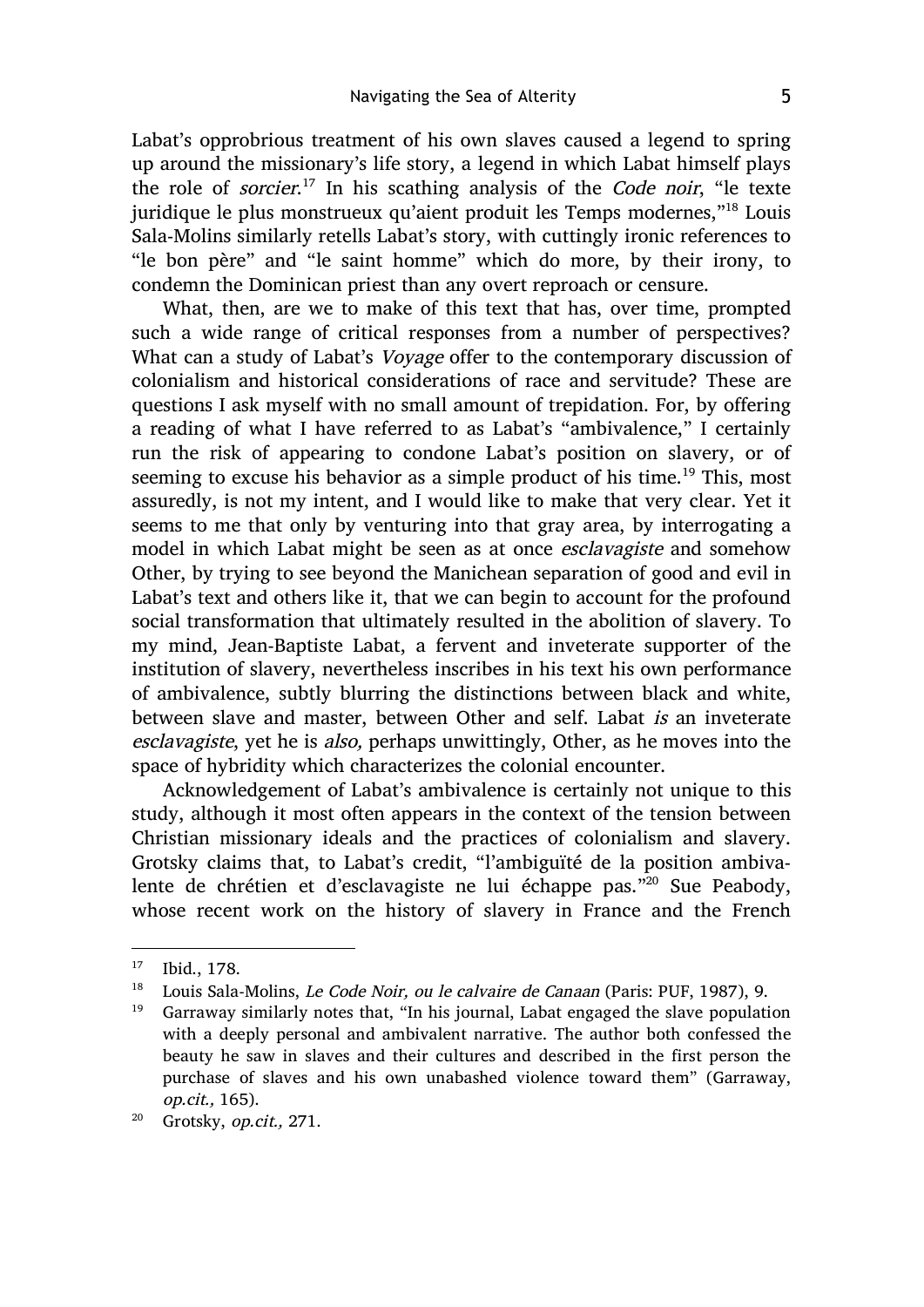colonies focuses at length on this tension, notes that, "For Catholic clergy, the primary concern was that slaves be allowed to live their lives consistent with Catholic teaching, not that they escape their condition as chattel. $"^{21}$ She adds,

In the socially stratified societies of the seventeenth and early eighteenth centuries, the church hierarchy saw no inconsistency in the promotion of slavery... Missionaries expected slaves and others to bear their station in life and enjoy their salvation in the hereafter. Slavery was justified as a means by which Africans and Amerindians would be brought into the fold. $^{22}$ 

However, while this tension certainly played a considerable role in Labat's own attitudes and ambivalence, it constitutes only one facet of what is, in fact, a cultural encounter that goes well beyond the limits of the missionary/pagan dialectic, both with regard to the slaves and to the Caribs. In his introductory remarks to a recent edition of Labat's Voyage, Michel Le Bris alludes to the multifaceted nature of Labat's relationship with his slaves, who are, at one moment, a source of income, at another, property, beings to care for, and at yet another, fascinating sources of reflection: "Et pourtant ils le fascinent, quoiqu'il puisse prétendre."<sup>23</sup> Labat ventures to the island of Martinique precisely because he is fascinated by that which is different, and one might ask if fascination with difference leads to the construction of the self as Other. Doris Garraway has eloquently demonstrated how, in the process of inscribing his adventures in the text, Labat represents his own " 'indigenization,' or process of becoming 'native' to the colonial environment."<sup>24</sup> She describes in detail the process by which the plantation became the locus within which new Caribbean cultures were "forged in the presence of difference."<sup>25</sup> Labat's own "naturalization" can be seen as a microcosm of this overarching process, a process I believe we can study in depth using the theoretical model of the Third Space elaborated by Homi Bhabha.

A response to the writings of Frantz Fanon, Homi Bhabha's model attempts to account for the on-going performance of cultural identity by theorizing encounters with difference and the ways in which such

<sup>&</sup>lt;sup>21</sup> Sue Peabody, "'A Dangerous Zeal': Catholic Missions to Slaves in the French Antilles, 1635-1800." French Historical Studies 25.1 (2002): 60.

 $\frac{22}{23}$  Ibid.

Michel Lebris, "Un sacré bonhomme," introductory essay to Labat, op.cit., 11.

<sup>&</sup>lt;sup>24</sup> Garraway, op.cit., 132.

<sup>&</sup>lt;sup>25</sup> This expression comes from Garraway's doctoral thesis: Doris Lorraine Garraway, The Libertine Colony: Ethnographies of Creolization in the French Caribbean, 1617-1797 (Dissertation, Duke University, 2000), 32.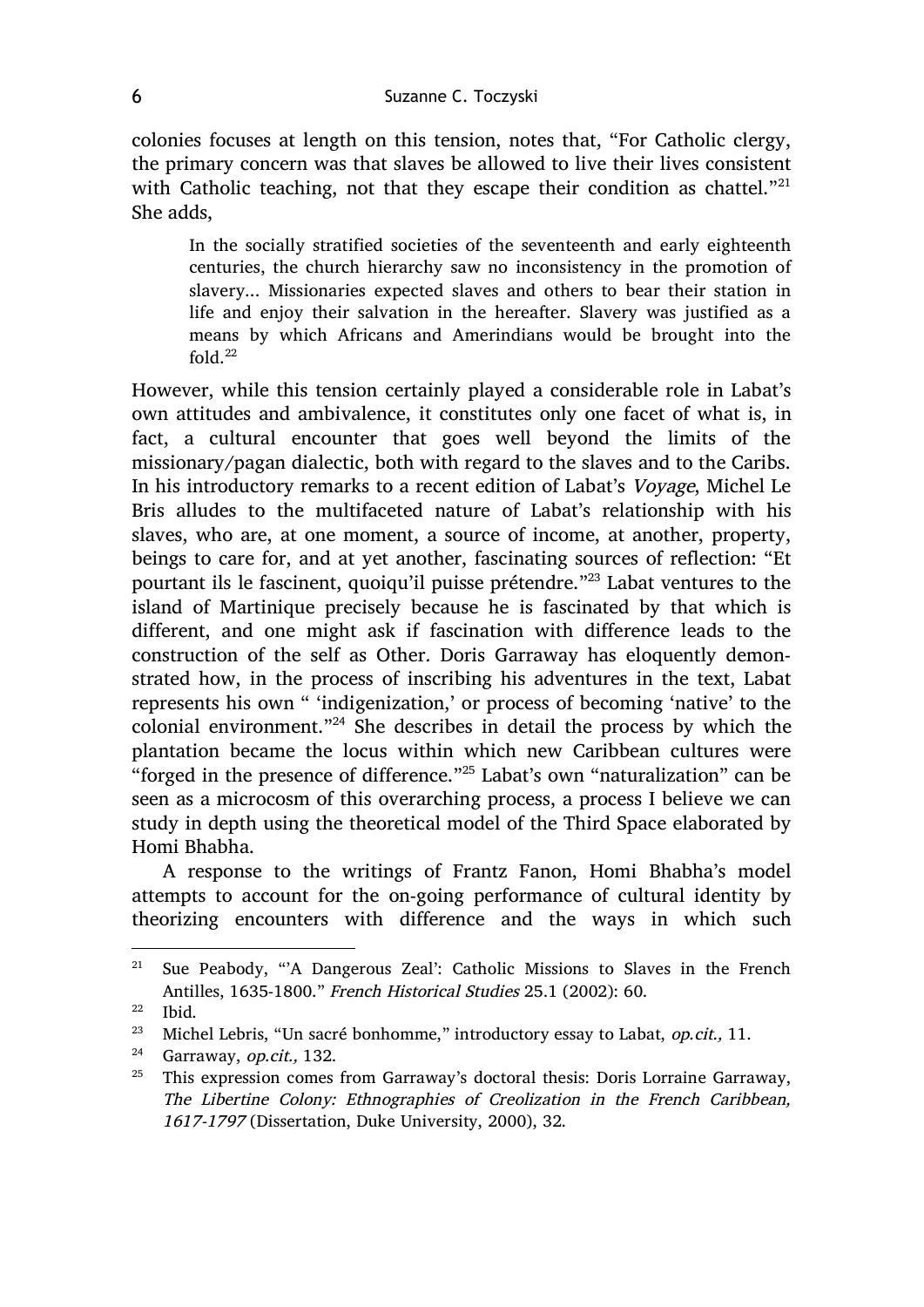encounters can create, not an amalgam or simple hybrid identity (I am myself, plus that which I take from you), but rather a Third Space, a space in which contradictions must co-exist and confront each other through what Bhabha calls the "splitting of the self."<sup>26</sup> That is, "The enunciative process introduces a split in the performative present of cultural identification; a split between the traditional culturalist demand for a model, a tradition, a community, a stable system of reference, and the necessary negation of certitude in the articulation of new cultural demands, meanings, strategies, in the political present."<sup>27</sup> In *The Location of Culture*, Bhabha asserts that "all cultural statements or systems are constructed in this contradictory and ambivalent space of enunciation."<sup>28</sup> The Third Space is a productive one, a locus of exploration; rather than reproduce binary paradigms, it embraces complexity and contradiction, difference and debate. Identity, for Bhabha, is hardly a fixed notion; to the contrary, it is a performance, in that, "Each time the encounter with identity occurs at the point at which something exceeds the frame of the image, it eludes the eye, evacuates the self as site of identity and autonomy and – most important – leaves a resistant trace, a stain of the subject, a sign of resistance."<sup>29</sup> In this space, the complexities and contradictions of the self do not altogether disappear, but the stability of the self is disrupted, its repeatability is challenged by negotiations with the liminal.

How does this complex theoretical model translate to the context of colonialization? Bhabha suggests that, when examining colonial discourse, "the point of intervention should shift from ready recognition of images as positive or negative, to an understanding of the processes of subjectification.<sup>380</sup> Moreover, while Bhabha's model has been used primarily to account for processes involved in the cultural identification of the colonized or subaltern, Bhabha himself has made it clear that the process is very similar for the *colonizer*. In an interview with W. J. T. Mitchell, Bhabha states that,

...even the oppressor is being constituted through splitting. The split doesn't fall at the same point in colonized and colonizer, it doesn't bear the same political weight or constitute the same effect, but both are dealing with that process... That which is given is retranscribed and transvalued. So that the Christian missionary has to relocate his doctrinal position. A phrase that was ... doctrinally secure becomes retranslated in the colonial enunciation,

<sup>&</sup>lt;sup>26</sup> Homi Bhabha, *The Location of Culture* (London: Routledge, 1994), 36.

<sup>27</sup> Op.cit., 34.

<sup>28</sup> Op.cit., 37.

<sup>29</sup> Op.cit., 49.

<sup>30</sup> Op.cit., 67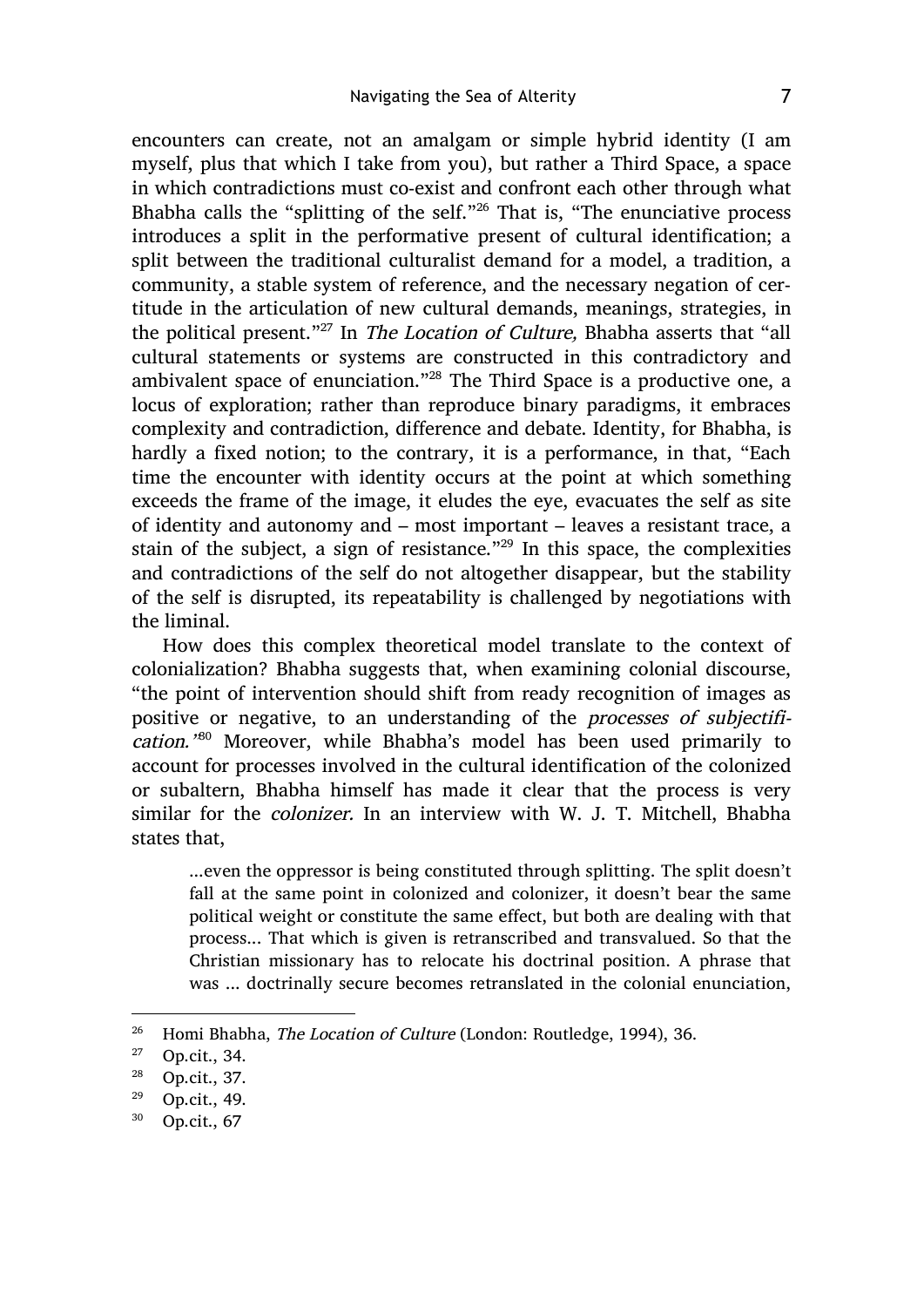and opens up another site for the negotiation of authority, both symbolic and social. $31$ 

Bhabha thus calls upon readers of colonial discourse to go beyond the categorization of such discourse as black or white, good or bad, and to interrogate that gray area into which figures of authority and subalterns enter in the space of colonialism. In both the case of the slave, who has no choice, and that of the oppressor who actually chooses to relocate himself to a space of difference, the conjugal proximity of and dynamic relationship between two or more radically different and constantly evolving cultures constitutes implicitly and inevitably an engagement – overt or unseen, willing or unwilling – with the Third Space. Labat's posting to Martinique is just such an engagement. And it is only by moving away from the static binaries (Labat as benevolent missionary versus Labat as evil slaveholder), by interrogating his own writing, that we can pinpoint specific examples of the "productive ambivalence" (Bhabha's term) of Labat's colonial discourse; it is only by a close reading of Labat's abundant representations of his encounters with the Other, be he African, Carib, or the enemy British, that we can more accurately delineate the missionary's complex navigation of the seas of alterity.

Labat's text contains myriad examples of encounters with the Other which inscribe and embody the missionary's performance of his own ambivalence, most prominent among them his interactions with the island's slave population. Again, I am not interested here in offering a compendium of all the horrors and stereotypes of slavery that Labat includes in his text (though they are abundant), nor am I interested in cataloguing examples of Labat's compassion (which are notably far less abundant, though they exist).32 I am specifically interested in textual moments in which Labat, through his choice of words, choice of examples, or explicit comparisons, enters the Third Space and, in so doing, allows himself to engage with the Other in culturally constructive albeit "productively ambivalent" ways.

 <sup>31</sup> W. J. T. Mitchell, "Translator Translated. Interview with Cultural Theorist Homi Bhabha," Artforum 33.7 (March 1995): 80-84 or http://prelectur.stanford.edu/lecturers/bhabha/interview.html.

 $32$  I do, however, acknowledge my own discomfort, both as an individual and as a literary critic, with the fact that the post-colonial world has yet to come to terms with its ethical obligations to the past. Doris Garraway asks, "Why do we study texts that degrade our humanity?" and I agree with her ultimate response: "Only by exploring and re-reading the libertine colony will scholars, writers, and living communities be able to recognize and contest its varied legacies in the present" (The Libertine Colony (2005), 297).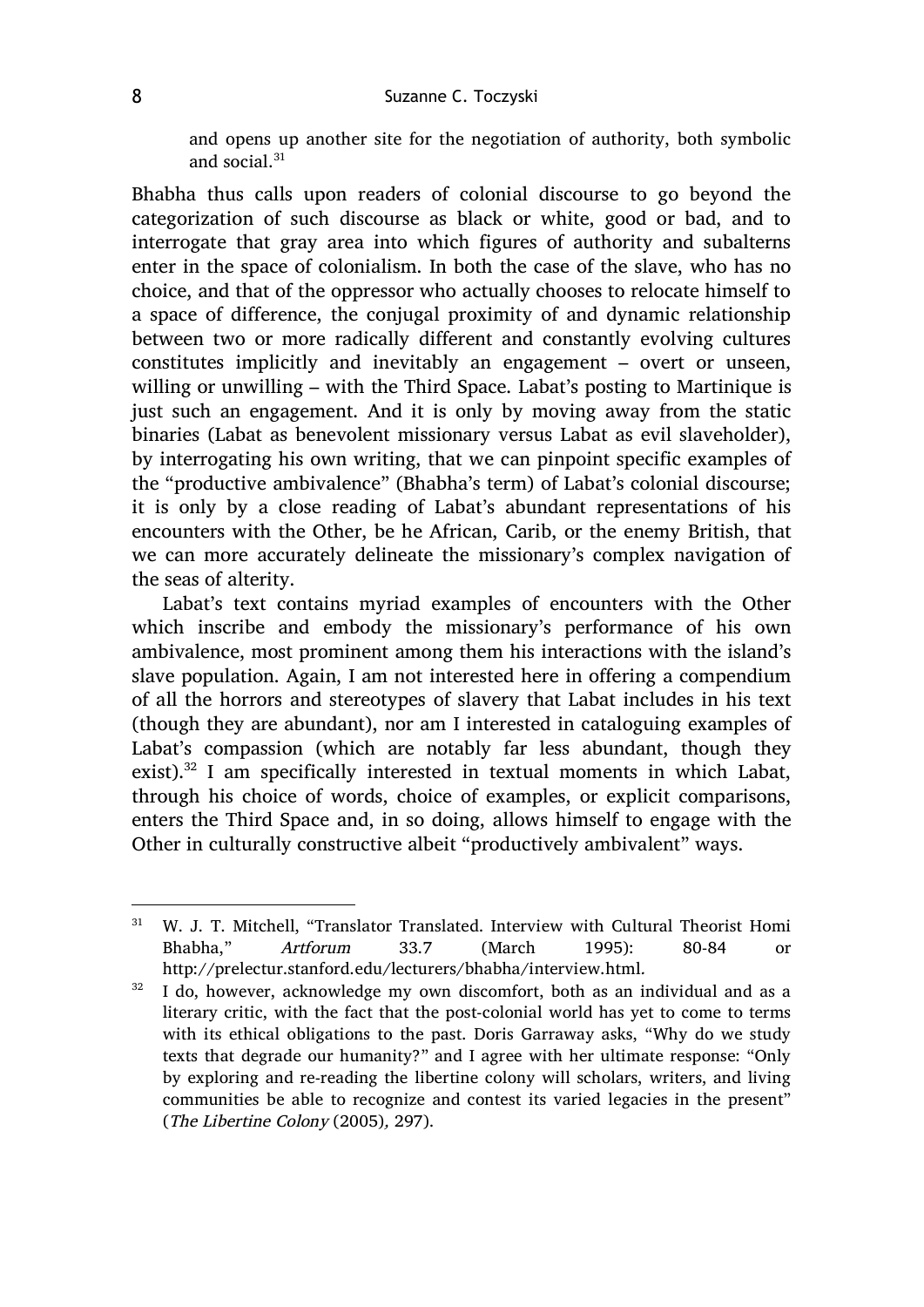At a very basic level, Jean-Baptiste Labat was, at heart, a scholar, and his journey to the island of Martinique was predicated upon a desire for knowledge, for a diversity of knowledge, to which, he clearly recognized, his African slaves could amply contribute. In spite of his protestations that the study of local inhabitants and customs represented "une grande perte de temps" (51), Labat's voluminous and entertaining voyage belies his ostensible resistance to observation and examination of, and engagement with, the Other, a project that begins the moment he steps foot on the island: "J'avais une extrême envie d'interroger nos nègres sur quantité de choses que je voyais et dont je souhaitais d'être instruit" (45). This desire is contraried, at first, by Labat's own lack of linguistic proficiency in their language, a language he devalues as imperfect: "...mais il fallait me priver de ce plaisir, parce que c'étaient des nègres nouveaux qui ne parlaient qu'un langage corrompu, que je n'entendais alors presque point" (45). In spite of his dismissive tone – clearly, an example of a negative stance toward linguistic creolization and cultural hybridity – it is interesting to note that Labat recognizes that he himself shares in the burden of the effort in this potential exchange. Moreover, his attempts to communicate are not entirely frustrated by this 'langage corrompu" – Labat does pose a question about the likelihood of encountering snakes en route, and he does receive an answer, "Tenir mouche" (46), which he manages to interpret thanks to some knowledge of Spanish (tener mucho). Labat later studies the Arada language in order not only to be informed about the slaves' conversations and activities (225) – an essential component of his exertion of authority over them –, but also, he claims, to understand and learn from their sense of humor: "J'ai souvent été surpris des défauts qu'ils avaient remarqués, et de la manière dont ils s'en moquaient, ce qui m'obligea à apprendre la langue des Aradas"  $(233).$ <sup>33</sup>

<sup>&</sup>lt;sup>33</sup> During their frequent outings together, slaves offer Labat a window on the natural world: "Etant un jour dans le bois, j'entendis une grenouille qui criait de toutes ses forces; les nègres que j'avais avec moi me dirent qu'assurément elle était poursuivie par un serpent" (102). Labat values (and covets) local medicinal remedies, not only those of his slaves but also of the Caribs, touting local cures for venereal disease over those imposed by French-trained physicians: "ces remèdes, qui sont plus doux, moins chers, et plus assurés, ne devraient-ils pas être préférés à ceux de nos chirurgiens d'Europe?" (276). In the case of snake bites, Labat is more skeptical of the slaves' remedies. When confronted with a particularly bad case, the slaves make every effort to kill the offending beast: "On espérait que le serpent étant mort, le vénin agirait avec moins de force sur celui qui avait été mordu. J'en demandai la raison, qu'on ne put me dire. J'appris seulement qu'ils prétendaient avoir une longue expérience de ce qu'ils me disaient, fondée sur la sympathie, je ne sais s'ils connaissaient cette vertu" (57-58). Labat's doubts about this notion are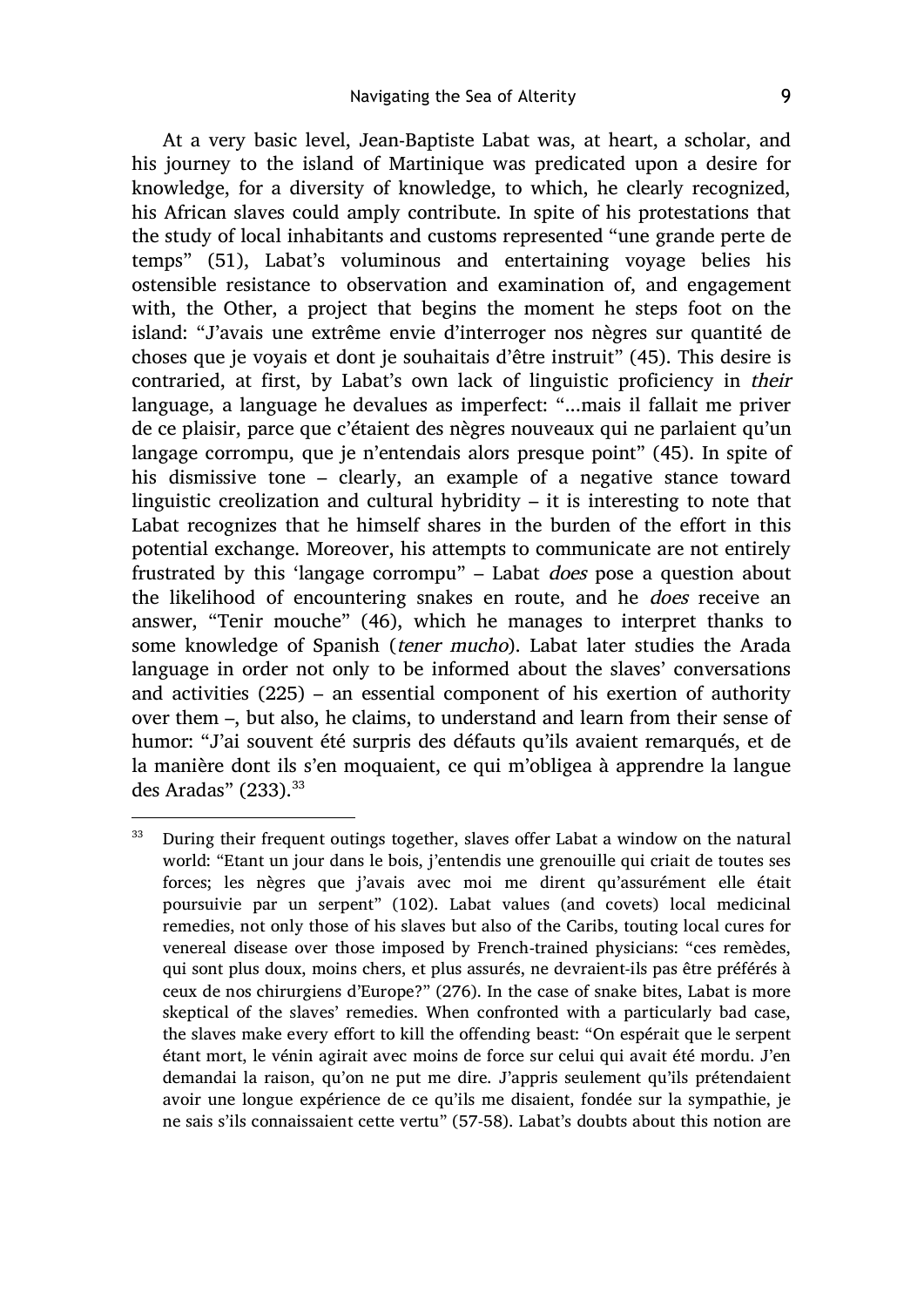Labat's willingness to engage with difference, an engagement that furthers the epistemological project of the Dominican missionary, is but one aspect of the variety of moments detailed by Labat, moments that serve, in Bhabha's model, as "processual acts," acts that are part of an overarching cultural process of self-fashioning grounded in "'emergent' moments of social identification or cultural enunciation."<sup>34</sup> Encounters between Labat and his slaves are not all unidirectional: you work, I reap the benefits; you offer knowledge, I learn – often, they entail the sharing of a space of commonality, and Labat there finds himself in a new and complex relationship with his subalterns. Simple tasks like killing a snake in the chicken coop become shared projects in the face of danger: "Je... saluai [le serpent] d'un coup de fusil qui lui mit la tête en morceaux, après quoi mon nègre le tira dans la cour..." (99). A similar confrontation with a conger eel becomes the site of enunciation of mutual concern, where "je" and an Other become 'nous':

J'ouvris par malheur la nasse où était le congre, le nègre du curé m'en avertit quand il n'était plus temps; le congre sorti de la nasse sautait comme un enragé et s'élança sur moi deux ou trois fois. Le nègre vint à mon secours, il voulait tuer le congre d'un coup de bâton, il le manqua et le poisson s'étant jeté à une de ses jambes, s'y attacha. Je pris aussitôt le couteau que le nègre avait à sa ceinture, et ayant saisi le congre auprès de sa tête, je la lui coupai et délivrai ainsi le nègre. Nous ne laissâmes pas de manger le congre (175).

clear: on espérait, ils prétendaient, je ne sais... Yet when the victim does recover, Labat is forced to reconsider his judgment, but this time his desire for knowledge is thwarted by the secrecy of the healer: "il s'excusa de me dire le nom de toutes les herbes qui entraient dans la composition de son remède, parce que ce secret lui faisait gagner sa vie, il ne voulait pas le rendre public" (58). Interestingly, it is the slave who holds the power to guard his precious knowledge from the inquiring missionary. Moreover, a lack of respect for the slaves' superior knowledge can have devastating consequences: when the English attack the lower island of Guadeloupe and one of their slaves deserts in order to convey news of the invaders' projects to the French defense troops, he is not believed, and the island is nearly lost as a consequence (396). Occasionally, inattention to the slaves' knowledge can be fatal: when a fellow priest refuses the assistance of a slave to guide him across turbulent rivers, the man drowns. Labat himself is more often than not careful to defer to his slaves' superior knowledge, seemingly ready to learn from and respect the contributions of the Other in his willingness to engage actively on an intellectual and practical level, to allow his own beliefs to be challenged or altered by alternative beliefs.

<sup>34</sup> W. J. T. Mitchell, op.cit.

 $\overline{a}$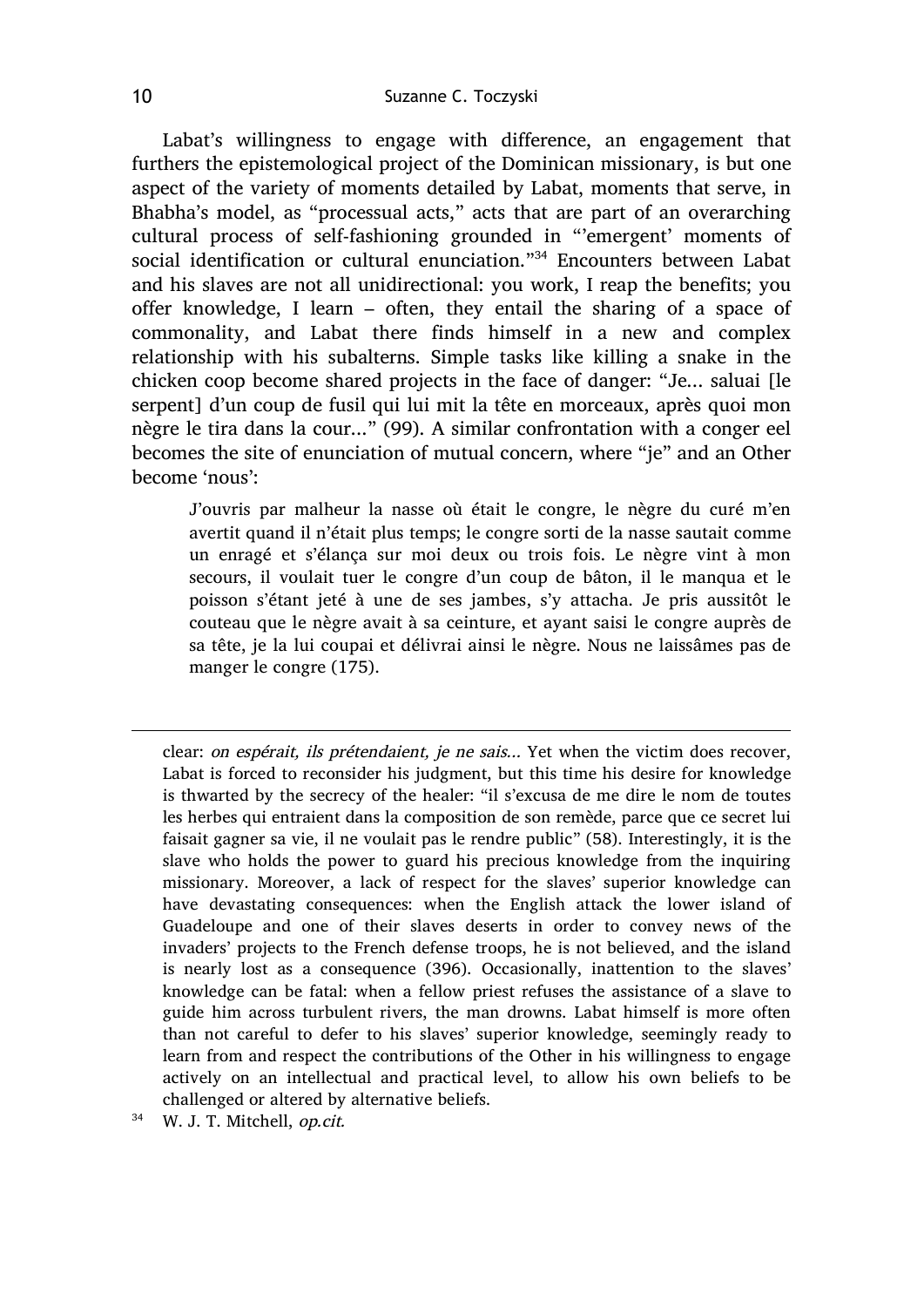A similar phenomenon may be seen in Labat's narration of less lifethreatening endeavors. In establishing a home for himself on the island, Labat calls upon a neighbor for assistance:

J'écrivis en même temps à M. Michel pour le prier de commander les nègres que les habitants avaient promis de me fournir pour aider aux charpentiers à transporter ma maison où je la voulais mettre. Il eut l'honnêteté de venir le jour suivant avec un bon nombre de nègres. Les charpentiers mirent ma maison sur des rouleaux, et, à force de bras, on la posa dans le lieu que j'avais marqué... (93).

In the metonymical "à force de bras" and the blurring of the pronoun "on," we see again a shared space in which neither one nor the other is entirely Other. In such cases, social hierarchy, born of conflict and violence, does not disappear in the communal Third Space, yet relationships are altered in paradoxically creative or constructive ways; with unity of purpose comes the breaching, albeit momentary, of the barrier of difference.

Hunting excursions offer another excellent example of the blurring of cultural distinctions in a common task. Setting off with four slaves and a young créole *raffineur* to shoot *diablotons*,<sup>35</sup> a tasty and nourishing fowl, Labat's description of the trip itself is indicative of a momentary suspension of difference: "Nous marchâmes tout le long et au fond de notre rivière jusqu'à ce que nous trouvâmes un endroit moins escarpé que le reste, où nous montâmes les uns après les autres en nous aidant, ou plutôt en montant sur les épaules de ceux qui demeuraient en bas, que nous tirâmes ensuite à nous avec des lianes, aussi bien que nos chiens" (180). One finds here an interesting pronomial insistence on the group as a whole, "nous." Simultaneously, however, Labat sustains a performance of difference by contrasting items of consumption: while he brings himself a good bottle of Madeira and some bread, the group's baskets of provisions contain, "...de l'eau-de-vie et de la farine pour nos nègres" (180). The narration of the hunt itself again eliminates markers of difference as Labat speaks in terms of "chaque chasseur" (181) rather than of black and white. This time, the common effort is inscribed under the pronoun "on" which refers to Labat himself, the raffineur, and the nègres:

On enfonce aussitôt la gaulette dans le trou jusqu'à ce qu'on rencontre l'oiseau, qui, dès qu'il la sent, la prend avec le bec et la serre et se laisse plutôt entraîner dehors que de lâcher prise… On le prend alors par la tête,

<sup>&</sup>lt;sup>35</sup> Matt Senior, U Minnesota-Morris has discovered that, "The history of menageries book mentions 'diables de la mer' in the 17th century, which are Foulques noirs in modern French –various species of Coot in English" (personal communication). A photo is available at: http://photos.oiseaux.net/photo23.html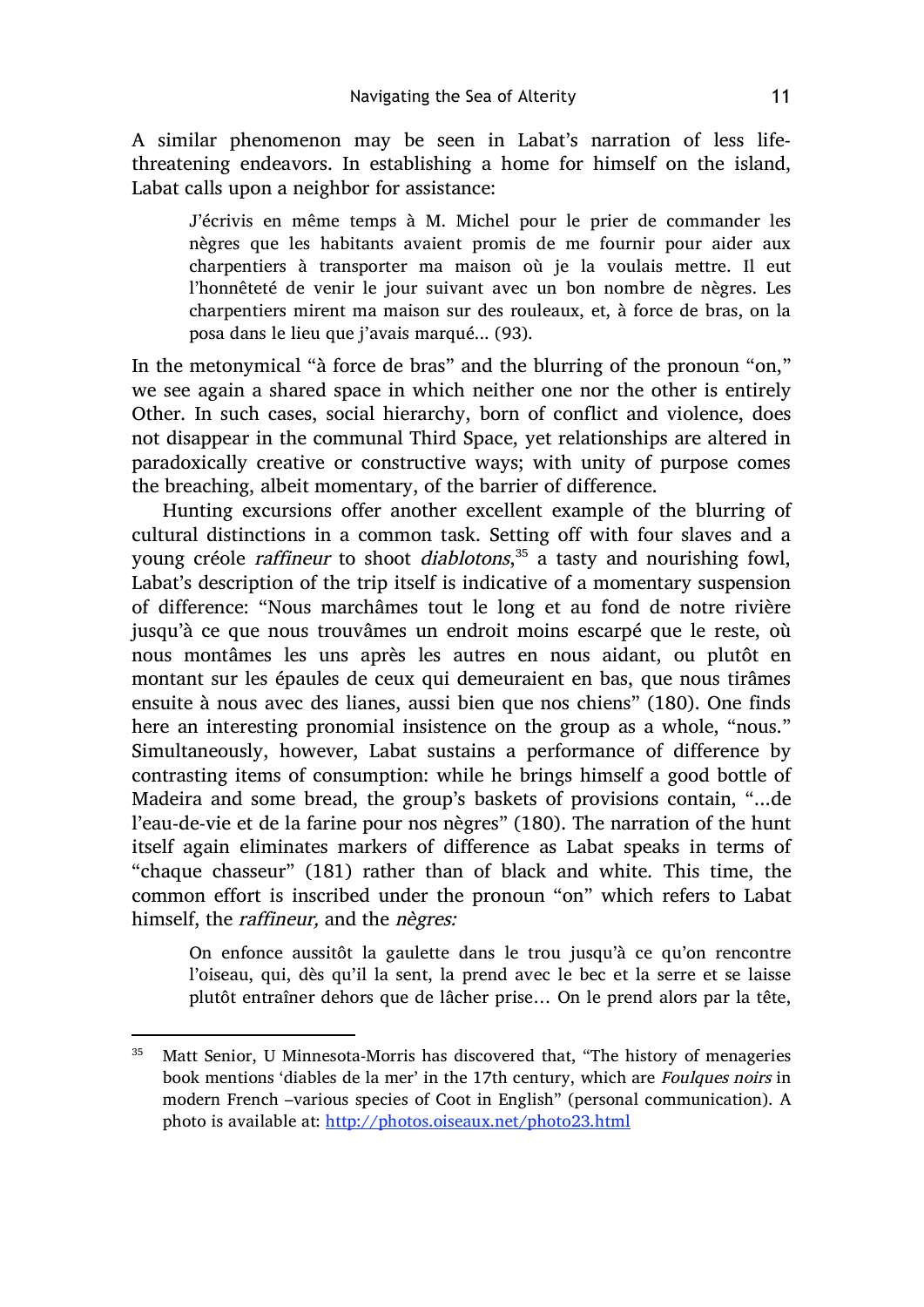on lui tord le cou et le chasseur l'attache à une corde, ou liane, qu'il a autour du corps en guise de ceinture. Nous nous rassemblâmes sur le midi (181-2).

In describing the success of the hunt, Labat again insists on their different levels of proficiency, but to his own great disadvantage: "Les quatre nègres avaient cent trente-huit diables, Albert en avait quarante-trois, et moi dixsept. Nous en mangeâmes chacun deux et partîmes chargés du reste de notre gibier" (182). In spite of an effort to maintain difference via culinary markers – Madeira/eau-de-vie, pain/farine – in the end, this difference, too, is elided in the communal consumption of the "devil birds."

As mentioned above, Labat's Voyage is particularly remarkable thanks to its author's all-consuming research into the island's culinary and mixological creations: food and drink were, for Labat, windows onto the various cultures found in the Caribbean. Much could be said about Labat's insistence on food as a marker of cultural difference. For example, having commented, in another context, on "la diversité des goûts"36 (121), Labat often insists that that which suits the nègres' consumption habits is not for him, referring to the "nègres, dont les provisions ordinaires ne nous auraient pas accommodés" (138). However, everyone consumes crabs in abundance: slaves, to make up for the protein-insufficient diet offered by their masters, and whites, because they can cook them in a variety of ways  $(157).$ <sup>37</sup> The slaves also share in the Caribbean tradition of *le boucan*, a kind of buccaneer barbecue – that is, when their masters are not such pigs as to polish off an entire cochon boucané on their own (241). Labat even goes so far as to alter, in light of his slave's displeasure, his habit of drinking hot water, which the slave claims is ridiculous: "mais à la fin, il prit la liberté de me dire que M. Reynau" – who always drinks hot water – "était fol, et moi aussi... [J]e vis qu'il avait raison, et au lieu d'eau chaude, je recommençai à prendre du chocolat" (281-282).

<sup>&</sup>lt;sup>36</sup> "Lorsqu'ils vont à la guerre, en festin, ou en quelque visite de conséquence, leurs femmes ont soin de leur faire des moustaches et plusieurs raies noires sur le visage et sur le corps avec du jus de pomme de génipa. Ces marques durent neuf jours… Rien à mon sens n'est plus désagréable, et rien au leur n'est plus gallant et mieux entendu: telle est la diversité des gouts" (121).

 $37$  "On peut dire que ces animaux sont une vraie manne pour le pays. Les Caraïbes ne vivent presque d'autre chose. Les nègres s'en nourrissent au lieu de viande salée, que leurs maîtres négligent souvent de leur donner, ou parce qu'elle est rare, ou parce qu'elle est chère. Les blancs ne les négligent pas, et on voit, par les différentes manières de les accommoder que je viens de rapporter, qu'on en sert sur toutes sortes de tables" (157).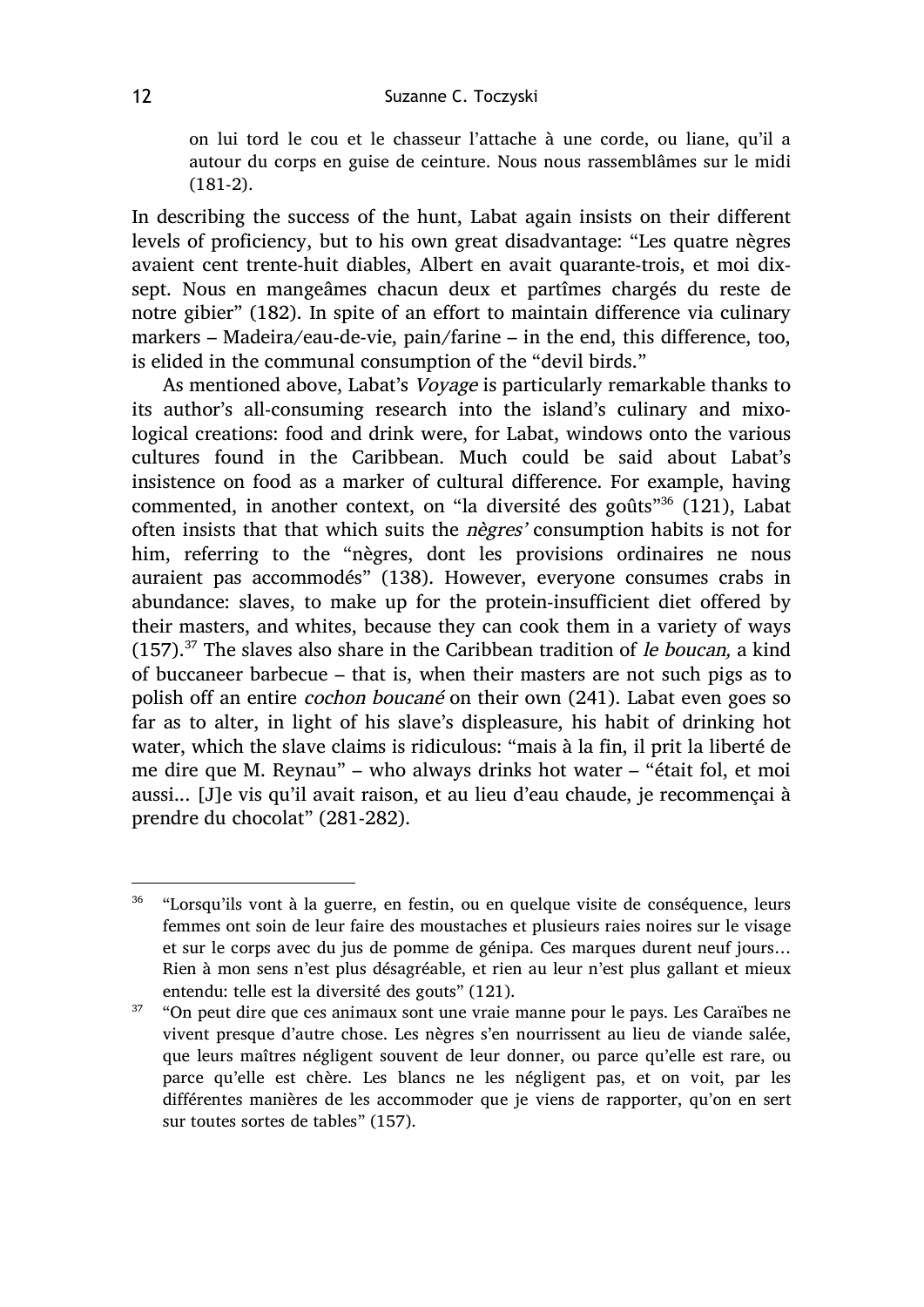Even more significant than the consumption of the beverage chocolat is Labat's account of the wide variety of alcohol-related opportunities on the island, and, in particular, Labat's intimate firsthand knowledge of those opportunities, born of his singular efforts to seek out and know Others on the island. In seventeenth-century Martinique, alcoholic beverages served at once as pretexts for sociability, and as tools of colonial conquest.<sup>38</sup> Jean-Baptiste Labat's *Voyage aux îles* illustrates both sides of this argument; again, it is a contradictory and sometimes creative space of alterity, a space of altered states in every sense of the term. Roland Barthes has suggested that, "Se nourrir est une conduite qui se développe au delà de sa proper  $fin$ <sup>39</sup> – and I would posit that we could easily include drinking in this formulation. What Labat's Voyage seems to suggest is that perhaps, by drinking together, individuals can indeed engage in that Third Space of productive ambivalence<sup>40</sup> and, through the mind-altering properties of alcohol, truly alter mind-sets as well. Ultimately, social drinking in Labat's chronicle not only alters (in a physiological sense) the minds of those who imbibe; at the same time, it challenges the very notion of alterity itself, thereby putting into question the premises upon which colonial conquest is based. The result is a very different kind of mind alteration, and one which I find to be a fruitful metaphor for much of the second half of this study, which will focus more specifically on Labat's drinking partners in the Caribbean.

Who drinks on the island of Martinique at the end of the seventeenth century? The answer is simple: everyone – even a privileged group of pet hummingbirds! And when do they drink? Weekly if not daily, and as often and as well as possible. Labat himself makes ample provision for full participation in the rituals of pleasure-drinking before he and his fellow religious even board the ship for departure from La Rochelle: the supplies he requests for each priest on board include mattresses and blankets, a

<sup>&</sup>lt;sup>38</sup> Dwight B. Heath, "A Decade of Development in the Anthropological Study of Alcohol Use: 1970-1980" in Mary Douglas, ed. Constructive Drinking: Perspectives on Drinking from Anthropology. NY: Cambridge UP, 1987, 35.

<sup>39</sup> Roland Barthes, "Pour une psychosociologie de l'alimentation contemporaine," Annales 16 (1961), 985. This idea might easily be related to Norbert Elias's notion of "sociogenesis," according to which social, political and economic change shape the expression of taste, thereby changing food preferences. (Norbert Elias, The Civilizing Processs: Sociogenetic and Psychogenetic Investigations. Trans. Edmund Jephcott with some notes and corrections by the author. Originally published as The History of Manners, 1939, English translation with Basil Blackwell, Ltd. Revised edition; edited by Eric Dunning, Johan Goudsblom and Stephen Mennell. Oxford, England: Blackwell Publishers, 1994, reprinted 2000, 109.)

<sup>&</sup>lt;sup>40</sup> See Bhabha, "The Other Question" 19, and Bhabha, *The Location of Culture* 36.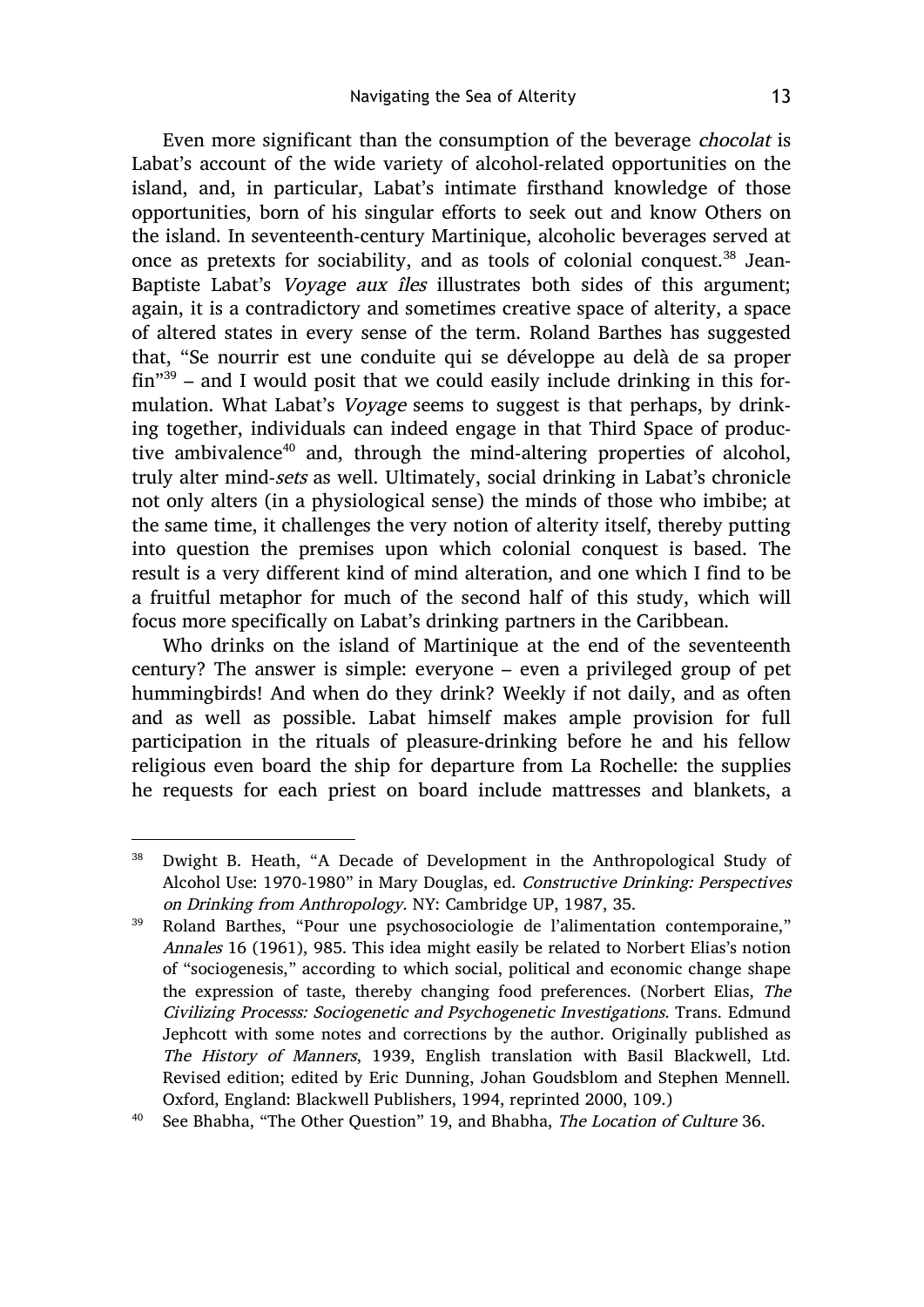variety of clothing items, books, a chest, and, "de deux en deux, une petite canevette pour mettre des liqueurs pour le voyage" (21). Moreover, all of the ship's inhabitants are, in Labat's words, "bien pourvus de liqueurs" (26), and the captain even opens the ship's reserve for the consumption of all of the passengers because, "il voulait que ces liqueurs fussent à la discrétion de tous ceux qui mangeaient à sa table" (27) – he literally opens the liquor cabinet and throws the key into the sea! The captain is often nearly as generous with the sailors; on the occasion of the Epiphany, "Monsieur de la Héronnière fit doubler la ration de vin à tout l'équipage et fit donner quinze ou vingt pots de son eau-de-vie à ses gens…" (31). (Notice that it is the sailors who drink eau-de-vie.) Labat similarly makes a gift of "un barillet d'environ six pots d'eau-de-vie" (29) to the ship's officers on the occasion of his ceremonial 'baptism' at sea; notably, a writer on board who protests at being included in the ceremony and does not want to offer the proper libations is roundly chastised and dunked into a huge vat of water until he promises "quatre flacons d'eau-de-vie, sans quoi… on l'aurait baptisé jusqu'à la Martinique" (29).

From the beginning of the Voyage, then, Labat sets the standard for sociability through the conspicuous consumption of intoxicating beverages, and he will contribute even more significantly by his invention of a more effective still for the distillation of rum, a beverage which remains the basis of Martinican sociability to this day.<sup>41</sup> Anthropologist Dwight B. Heath tells us that "drinking is essentially a social act,"42 emphasizing that alcohol is a strong promoter (or stimulant<sup>43</sup>) of sociability. Moreover, as Lynn Martin has noted, in the early modern period, not only was alcohol "a necessary component of most people's diets. People drank a significant proportion of their daily intake of calories", but "[a]lcohol was also the ubiquitous social

 $41$  Annie Hubert has stated that Labat *invented* rum; in fact, his contribution lies in his improvements of the methods by which tafia or eau-de-vie was made. (Annie Hubert, "Drinking in La Réunion: Between Living, Dying and Forgetting," in Drinking: Anthropological Approaches. Igor and Valérie de Garine, eds., New York/Oxford: Berghahn, 2001, 228.) Indeed, rum (tafia) existed in Martinique at the time of Labat's predecessor, le père Du Tertre; see Jenifer Harvey Lang, ed., Larousse gastronomique: The New American Edition of the World's Greatest Culinary Encyclopedia, New York: Crown Publishers, Inc., 1984, 905-906, or "Histoire du rhum," http://www.rhumdemartinique.com/histoire.asp.

<sup>&</sup>lt;sup>42</sup> Heath, *op.cit.*, 46.<br><sup>43</sup> This expression is

<sup>43</sup> This expression is that of Isabel Turmo González in "Drinking. An Almost Silent Language" in Garine & Garine, op. cit., 130-1.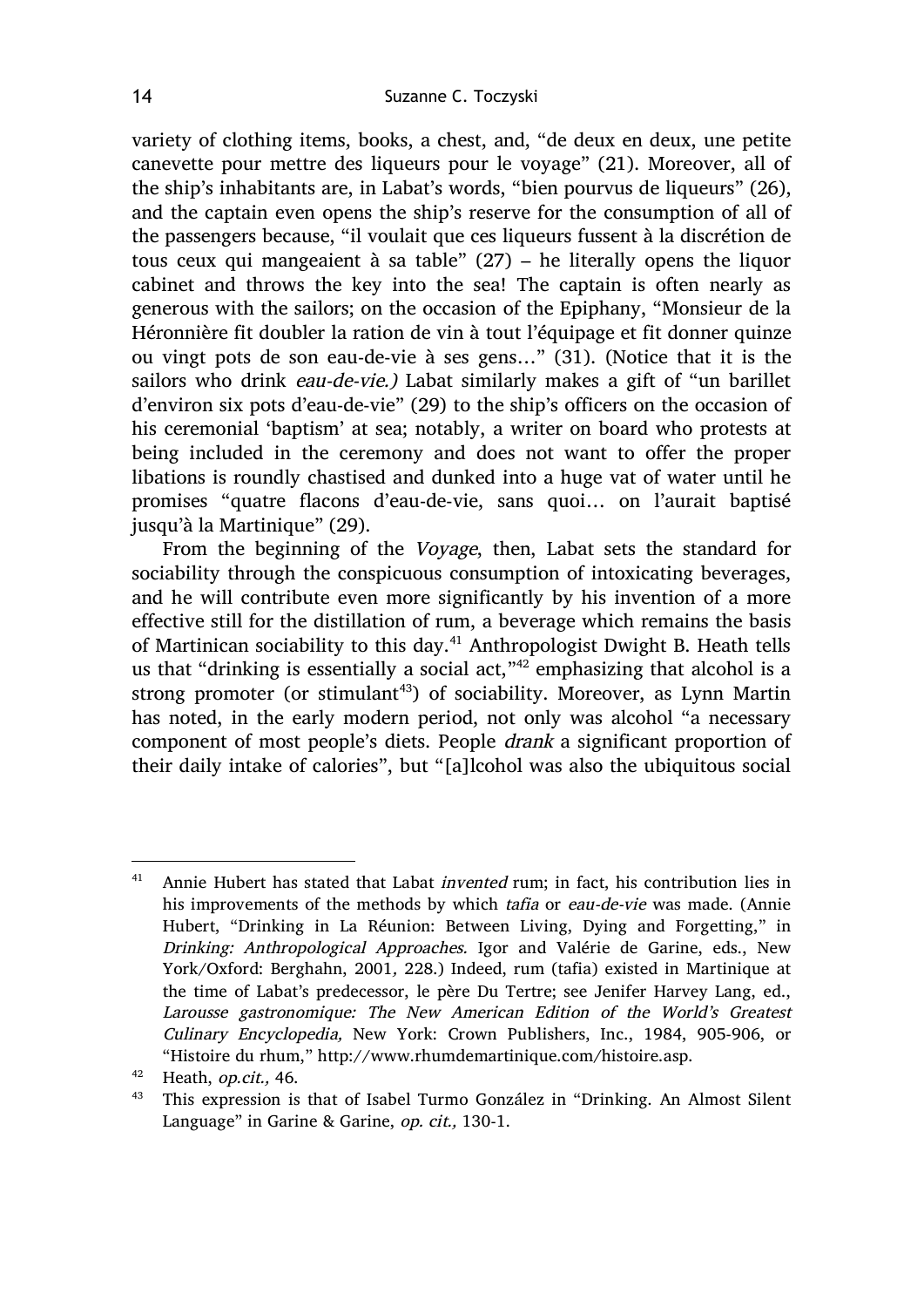lubricant; every occasion called for a drink."<sup>44</sup> Through the sharing and gifting of food and drink, human beings forge bonds, $45$  strengthen ties, and even simply articulate their affiliations; as Aisha Khan has explained, "In all societies obtaining and sharing food contain symbolic messages about the way people construct and express their social relationships."<sup>46</sup> Not surprisingly, one finds countless examples of such conviviality in Labat's chronicle; every meal (especially the boucan, or Caribbean barbecue) is accompanied by wine or spirits of some kind, and more often than not, after their meals together, Labat's friends send him ample alcoholic provisions, most often as a neighborly gesture: "il m'envoya deux de ces grosses bouteilles qu'on appelle des dames-jeannes, qui contenait chacune douze à treize pots, remplies de vin de Madère et une de vin de Canaries" (85). Alcohol is also invoked as a fortifying stimulant used to unify the troops before battle:

– Allons, Père, me dit [notre capitaine], faisons vite la prière et buvons trois coups!

Aussitôt dit, aussitôt fait; je fis la prière, on dit la Confiteor, je donnai l'absolution avec un mot d'exhortation, on apporta du vin et de l'eau-devie, et tout le monde, ventre à terre, laissa tirer monsieur l'anglais…"  $(450).^{47}$ 

Throughout his years on the island of Martinique, and during all of his travels throughout the Caribbean, Labat would build countless relationships, in no small part thanks to the highly symbolic and ritualized vehicle of alcohol.

Yet Labat's exploration of the "boissons ordinaires de ces îles" (92) extends his range of knowledge well beyond the familiar (and imported) vin

<sup>&</sup>lt;sup>44</sup> A. Lynn Martin, "Old People, Alcohol and Identity in Europe, 1300-1700" in *Food*, Drink and Identity: Cooking, Eating and Drinking in Europe since the Middle Ages, ed. Peter Scholliers, Oxford & New York: Berg, 2001, 120.

<sup>&</sup>lt;sup>45</sup> In his study of the evolution of food sharing, Pierre L. van den Berghe notes that, "Food is not only shared in all cultures, but is ceremoniously shared in ways which differ in detail but have the same basic meaning and function: to establish, express, and consolidate social ties. Pierre L. van den Berghe, "Ethnic Cuisine: Culture in Nature." Ethnic and Racial Studies 7.3 (July 1984), 390.

<sup>46</sup> Aisha Khan, "'Juthaa' in Trinidad: Food, Pollution, and Hierarchy in a Caribbean Diaspora Community," American Ethnologist 21.2 (May 1994): 249.

 $47$  It must be noted that in this instance, Labat is traveling with the *flibustiers*, the pirates of the Caribbean, and the attack in question has as its goal the taking and pillaging of a British merchant vessel. Labat, let it be said, did not shy away from pirate activity in his travels, and this particular "coup" nets the pirates he is traveling with, among other things, "trois cent quatre-vingts pipes de vin de Madère" (452) – again, another example of Labat "consorting" with the Other.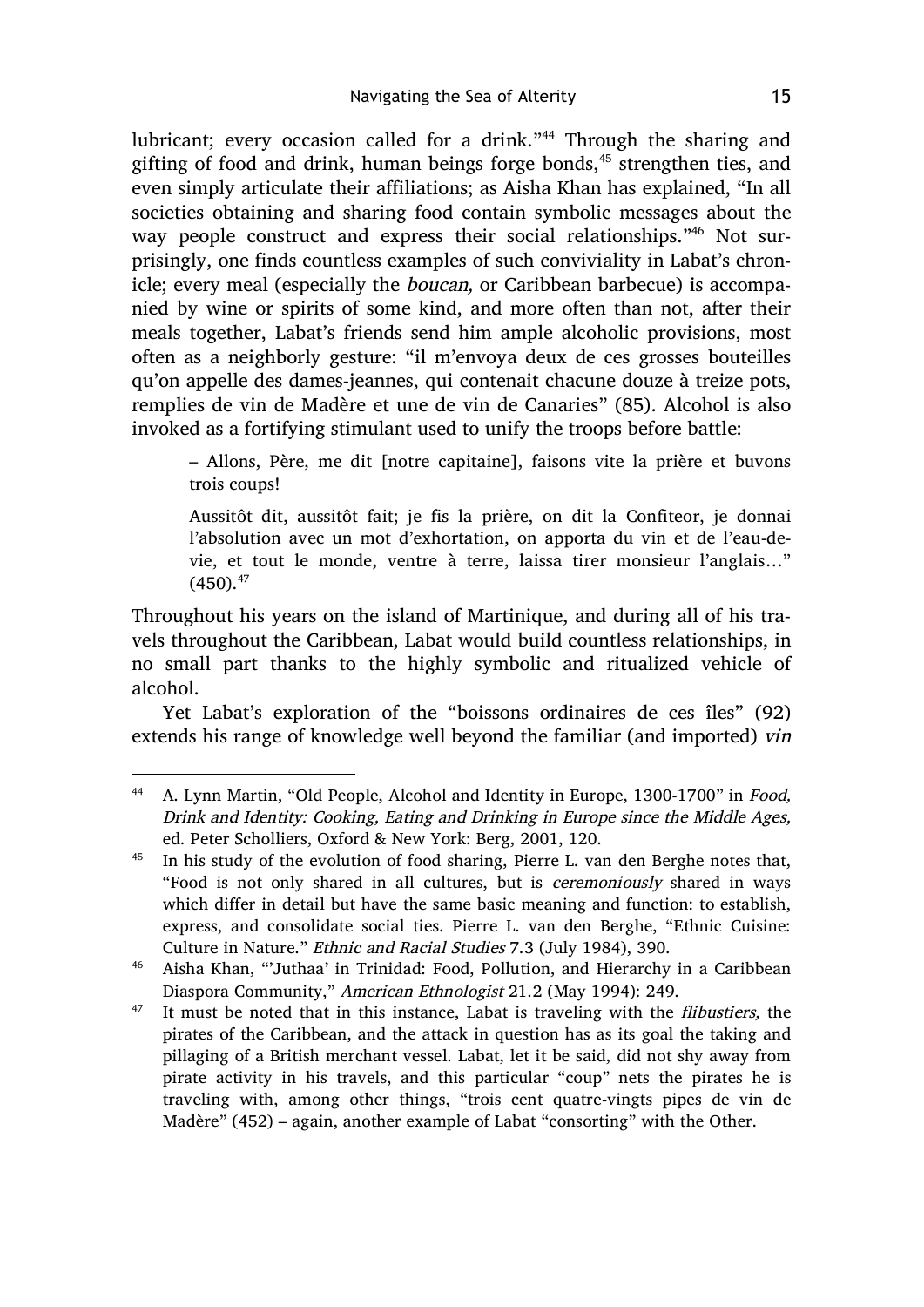de Madère and the locally distilled eau-de-vie. Ethnographer avant la lettre, Labat chronicles extensively intimate details of the lives of the various cultural entities on the island, with a striking accent on what Stephen Mennell and his colleagues have called "culinary cultures."<sup>48</sup> Compiling a myriad of ethnoculinary observations, Labat further constructs a set of colonial knowledge, or data, within the social, cultural, and discursive space created by the conjuncture of colonialism and modernity: he traces the consumption of intoxicating beverages not only by the French colonizers and the Créole habitants, but also by Martinique's native Caribs, the imported slave population, and even the British rivals of the French in nearby colonies. Perhaps not surprisingly, each of these groups has a beverage of choice (or of necessity, as the case may be): the more privileged French often drink expensive and imported wine;<sup>49</sup> the slaves drink tafia (or rum<sup>50</sup>), and the Caribs, when not trading for *eau-de-vie*, create their own fermented beverages. Bonnie Duran has suggested that alcohol is a "polysemic cultural artifact" having profound resonance in hierarchical soci-

<sup>&</sup>lt;sup>48</sup> According to Mennell *et al.*, "Culinary culture' is a shorthand term for the ensemble of attitudes and tastes people bring to cooking and eating. Since 'culture' is understood in sociology and anthropology to mean all that is 'learned, shared and transmitted' among groups of human beings from generation to generation, it is not surprising that the idea of culinary culture has been associated with research of an historical-sociological kind aimed at explaining how different social groups – especially different societies or nation-states – came to develop different tastes and attitudes over time." Stephen Mennell, Anne Murcott & Anneke H. van Otterloo. The Sociology of Food: Eating, Diet and Culture, London: SAGE Publications, 1992, 20. Further development of this notion may be found in the introduction to Culinary Tourism (Lexington, KY: U Press of Kentucky, 2004), edited by Lucy M. Lang.

<sup>&</sup>lt;sup>49</sup> The "boisson-totem," according to Roland Barthes, *Mythologies*. Wine is what Igor de Garine has termed a "prestige food" in 17<sup>th</sup>-century Martinique (Igor de Garine, "Food, Tradition & Prestige." Food, Man, and Society. Ed. Dwain N. Walcher, Norman Kretchmer, and Henry L. Barnett. NY & London: Plenum Press, 1976, 155).

<sup>50</sup> The English word "rum" dates from 1688 and may be an abbreviated form of "rumbullion" or "rumbustion," meaning "great tumult," an allusion to the effects of the drink. The word rhum comes into existence in French only in 1768, a version of an earlier word, "rome" based on the English "rum.' Most eau-de-vie sold under the name of "rhum" today is a form of tafia. Dwight B. Heath tells us that in the seventeenth century, rum was used as a remedy for intestinal parasites as well as to give vigor; brandy and grappa were considered "energizing." (Dwight B. Heath, Drinking Occasions: Comparative Perspectives on Alcohol and Culture. Philadelphia / E. Sussex: Brunner/Mazel, 2000, 147-148.)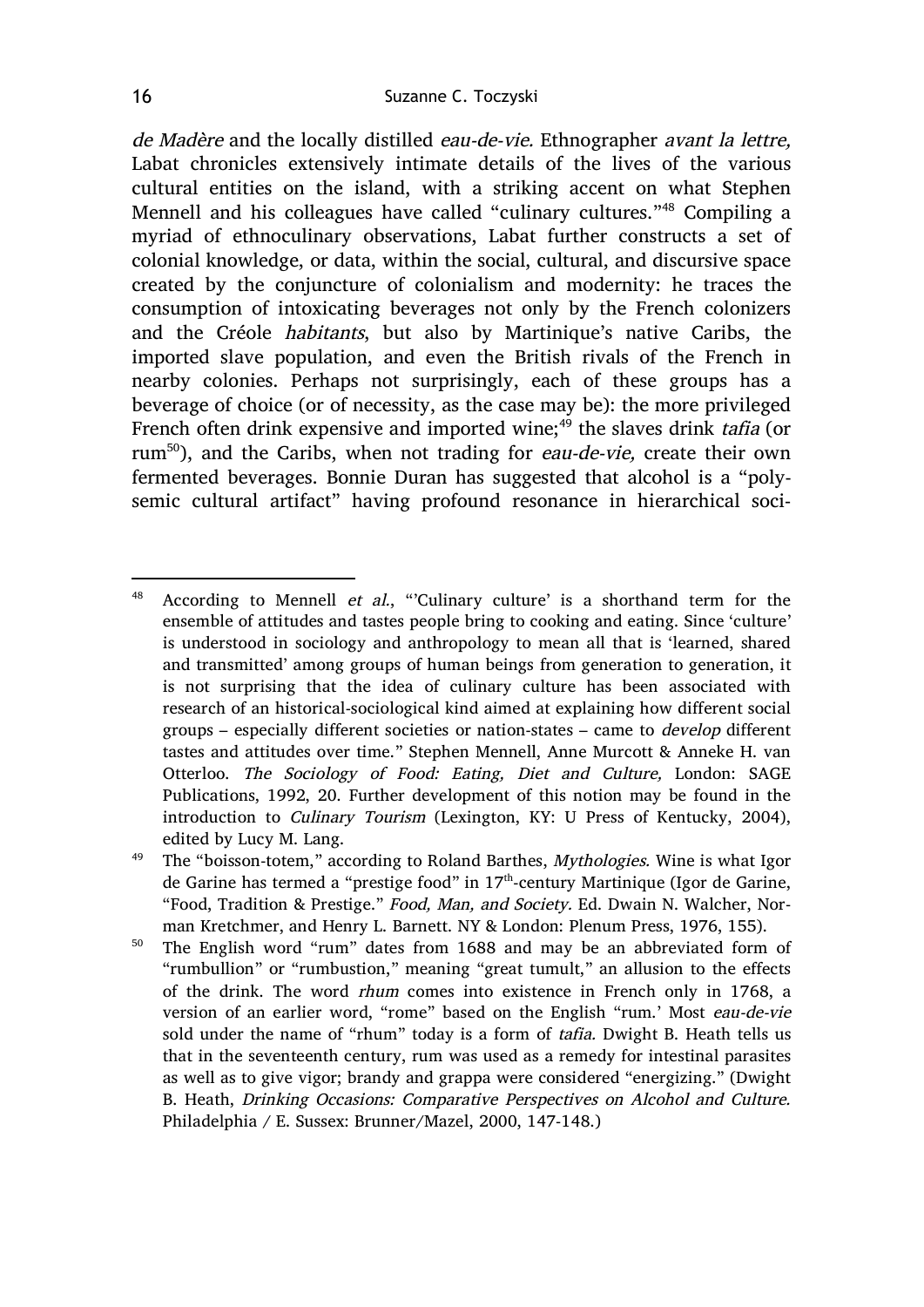eties;<sup>51</sup> Heath has noted the ways in which a variety of alcoholic beverages can take on "diacritical symbolic functions as a new way to define status" and can therefore be "strategically used by elites to differentiate themselves."<sup>52</sup> At first read, this observation certainly holds true in seventeenth-century Martinique.

More significantly, however, as was the case in so many New World colonies, distilled spirits are clearly manipulated by those in power in Martinique as a tool of colonial conquest, and Labat guilelessly records his own offerings of eau-de-vie or tafia to the Caribs and to his own slaves as a means of guaranteeing their loyalty and also maintaining their roles as dependent, disempowered objects of his colonialist discourse. Labat is often the one responsible for giving his slaves significant quantities of alcohol on week-ends: "Je payais assez souvent le violon, et je leur faisais donner quelques pots d'eau-de-vie pour se divertir tous ensemble" (232); he is shocked and extremely critical, however, when, under the influence, the slaves dance the lascivious, sexually charged calenda, "le plus souvent avec de l'eau-de-vie dans la tête" (231) and contemplate revolt.<sup>53</sup> Similarly, Labat regularly trades eau-de-vie with the Caribs for native objects he himself covets (he is particularly fond of a hammock obtained in this way<sup>54</sup>), and he also offers as a gift copious amounts of alcohol to the native peoples on the various islands he visits in his quest for engagement with Others of the region. Yet Labat rails against the extreme violence which, he says, often results from the Caribs' frequent intoxication:

Quoiqu'ils aient toujours leur couteau à la main, il est rare qu'ils s'en frappent, à moins qu'ils ne soient ivres. Dans ces moments ils sont dangereux, car ils s'en souviennent d'avoir reçu quelque injure d'un autre qui sera présent et qui fera la débauche avec eux, l'un d'eux se lèvera et viendra galammant par derrière lui fendre la tête d'un coup de bâton ou lui donner quelques coups de couteau (125-6).

 <sup>51</sup> Bonnie Duran, "Indigenous Versus Colonial Discourse: Alcohol and American Indian Identity" in Elizabeth S. Bird, ed., Dressing in Feathers: The Construction of the Indian in American Popular Culture. Boulder, CO: Westview Press/HarperCollins, 1996, 115.

<sup>52</sup> Heath, Drinking Occasions, 185.

<sup>&</sup>lt;sup>53</sup> Heath and others commonly refer to this kind of activity as "despair drinking." (Heath, Drinking Occasions, 184.) Labat also claims that the slaves "aiment le jeu, la danse, le vin, l'eau-de-vie, et leur complexion chaude les rend fort adonnés aux femmes" (230).

<sup>54</sup> He also trades for bows and poisoned arrows (133), baskets (133), the services of a guide (passim.), etc.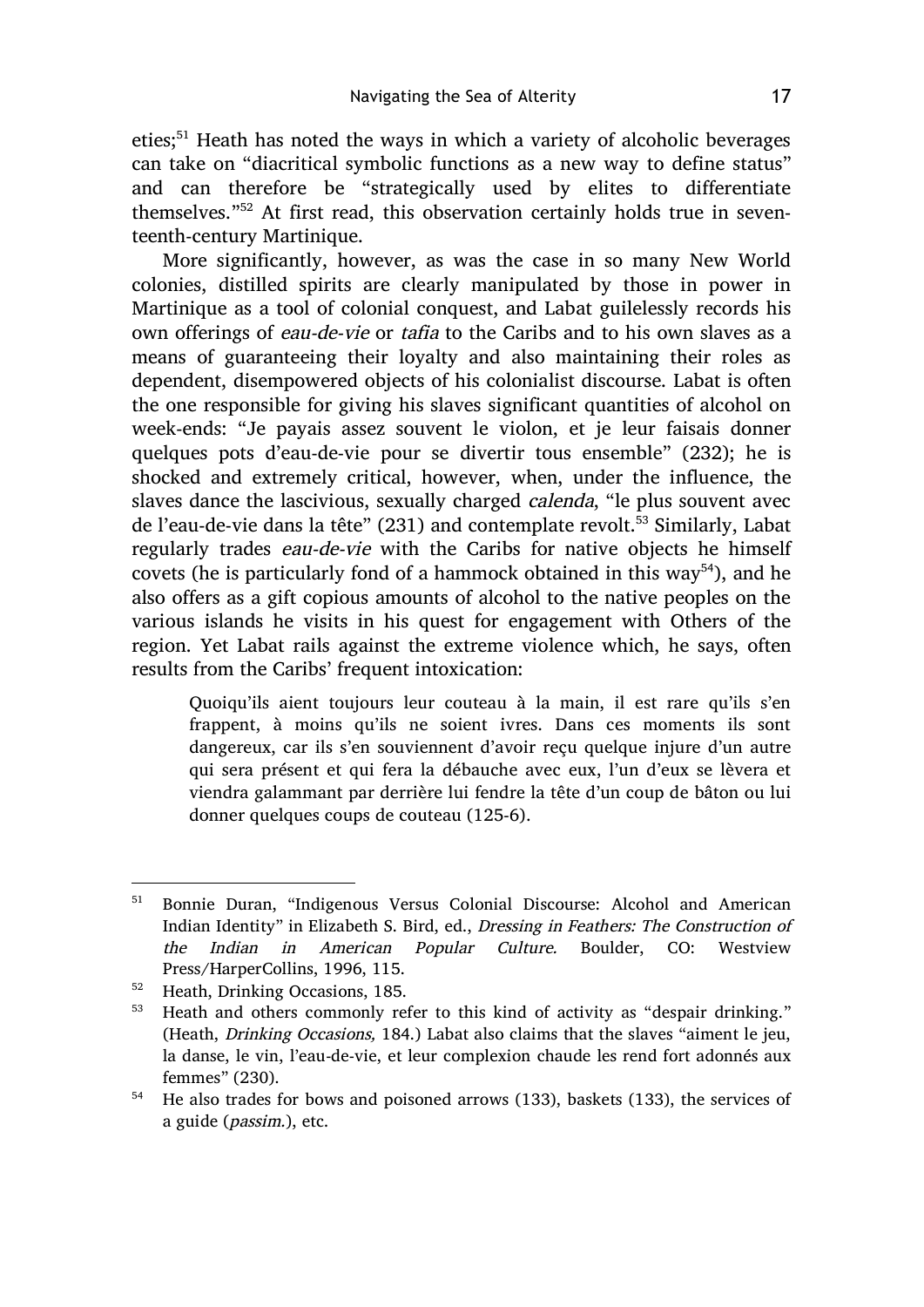Later, when describing the vins (or communal assemblies) of the Caribs, Labat elaborates on this theme, recounting in detail the murderous rage of the drunken populace: "Il est rare qu'il se passe aucun de ces vins sans qu'il s'y commette quelque homicide" (265). Labat's role in the subjection (and subjectification) of these two distinct groups—slaves and island people through the insidious commodity of alcohol parallels that of many of his peers,55 as distilled spirits proved to be an effective means of conquering the social, physical, and cultural space of the subaltern in the colonial setting.<sup>56</sup> Equally significant, Labat's discourse itself acts to perform inescapable social categories that distinguish the French colonizer from the indigenous or slave colonized, operating to keep the latter in the position of disempowered subaltern.<sup>57</sup>

Thus far, then, it seems that choice of beverage correlates highly with social class and cultural group in seventeenth-century Martinique, and to a great extent, this is true. Labat himself perpetuates this hierarchy on numerous occasions, distinguishing his own potable needs from those of his slaves, for example. We have already seen evidence of this during the

 <sup>55</sup> For an account of this practice in the British colonies, see Frederick H. Smith, "Alcohol, Slavery, and African Cultural Continuity in the British Caribbean," in Garine & Garine, eds., Drinking, 219. For additional examples from the French colonies, see R. C. Dailey, "The Role of Alcohol among North American Indian Tribes as Reported in The Jesuit Relations," in Mac Marshall, ed. Beliefs, Behaviors, and Alcoholic Beverages: A Cross-Cultural Survey. Ann Arbor: U of Michigan Press, 1979, 116-127.

<sup>56</sup> See Gilbert Quintero, "Making the Indian: Colonial Knowledge, Alcohol, and Native Americans." American Indian Culture and Research Journal 25.4 (2001): 58.

<sup>57</sup> As Willy Jansen has pointed out, "Food defines 'us' and at the same time differentiates 'us' from 'them.' Through food, status is negotiated and social boundaries are drawn. Food is a tool in making or breaking social hierarchies." (Willy Jansen, "French Bread and Algerian Wine: Conflicting Identities in French Algeria" in Scholliers, ed., op.cit., 202.) Writing about the British Caribbean, Frederick H. Smith notes that, "The preoccupation of early writers with the drinking behaviours of various social classes reveals that alcohol was an active symbol used to define group identity. British Caribbean society recognized that the types of alcohol used, the preparation of the drink, and the volume of consumption helped distinguish the drinker's social class. Thus, a wealthy planter drinking expensive Madeira wine mixed with exotic spices could separate himself from the poor white servant tilting back a cup of homemade potato wine. The African slave too brought to the British Caribbean concepts about the socially defining uses of alcohol based on class differences. José Curto (1996: 60) pointed out that in the Kongo lower classes consumed millet beer while palm wine was reserved for the ruling elite." (Smith, op.cit., 219-220.)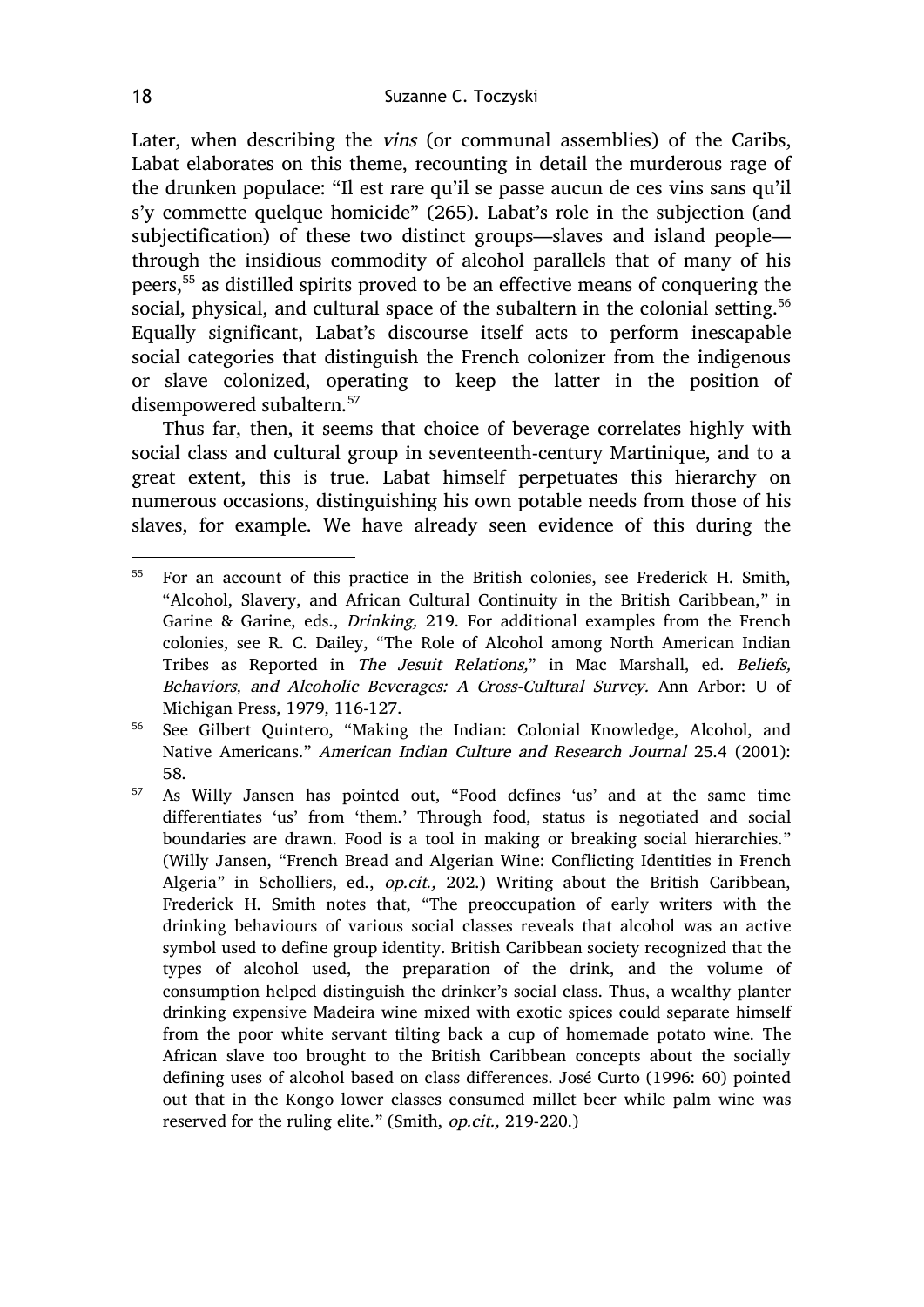hunting trip described above, where Labat brings for himelf, "une bonne bouteille de vin de Madère et du pain," but "de l'eau-de-vie et de la farine pour nos nègres" (180). Yet, is there room in the culinary and mixological domain for actual engagement with the Other? Yes, indeed, for, contrary to what one might expect, Labat does not restrict his own alcohol consumption to convivial meals with members of his own social unit – other priests, various habitants, French-born pirates and the like. And while much of Labat's data serve, superficially at least, to construct oppositions between colonizer and colonized, between masters and subalterns, it is nonetheless clear that in his writings on mixology, Labat simply cannot keep himself from exploring questions of mixité.

What does the Other drink? On at least one occasion, Labat is not above sharing his own wine and food with two slaves who help him to escape in the dead of night from the home of some overzealous benefactors who believe Labat needs more time to recover from a particularly bad bout of le mal de Siam: "Le huitième jour, sur le soir, je commandai à deux nègres que j'avais amenés avec moi de notre habitation de tenir mon cheval prêt pour le lendemain, trois heures avant le jour, et d'acheter deux ou trois volailles rôties, avec du pain et du vin pour eux et pour moi et surtout de ne dire à personne que je voulais partir" (195-196, italics mine).

On the other hand – and purely in the interests of ethnography, no doubt! – Labat is also more than willing to do some exploratory drinking with the ostensible Other, and it is here that we surely find him venturing into what Bhabha would call the Third Space. The chapter of the Voyage which is perhaps most revelatory of this fact is entitled, "Des boissons ordinaires de ces îles," and offers, in essence, an elaborate taxonomy of the mixological complexity of the islands, an extensive list of alcoholic beverages, including details of each drink's origin, who drinks it and when, how it is made, and its general relation to the various cultures on and around the island. While this taxonomy, too, tends to maintain the hierarchical nature of island inebriation, one can point to several instances in which established social or cultural relationships founded on difference seem to undergo a kind of reconstruction that needs to be accounted for or dealt with, instances, once again, of productive ambivalence.

A significant example may be found in Labat's description of the ubiquitous beverage known as *ouïcou*. Labat first tells us that, "L'ouïcou<sup>58</sup> est la boisson la plus ordinaire dont usent ceux qui n'ont point de vin" (94), a qualification which immediately sets Labat and many others of the privi-

 $58$  Labat writes *l'ouïcou* as well as *du ouïcou*, and uses *canaris* as both a singular and plural term.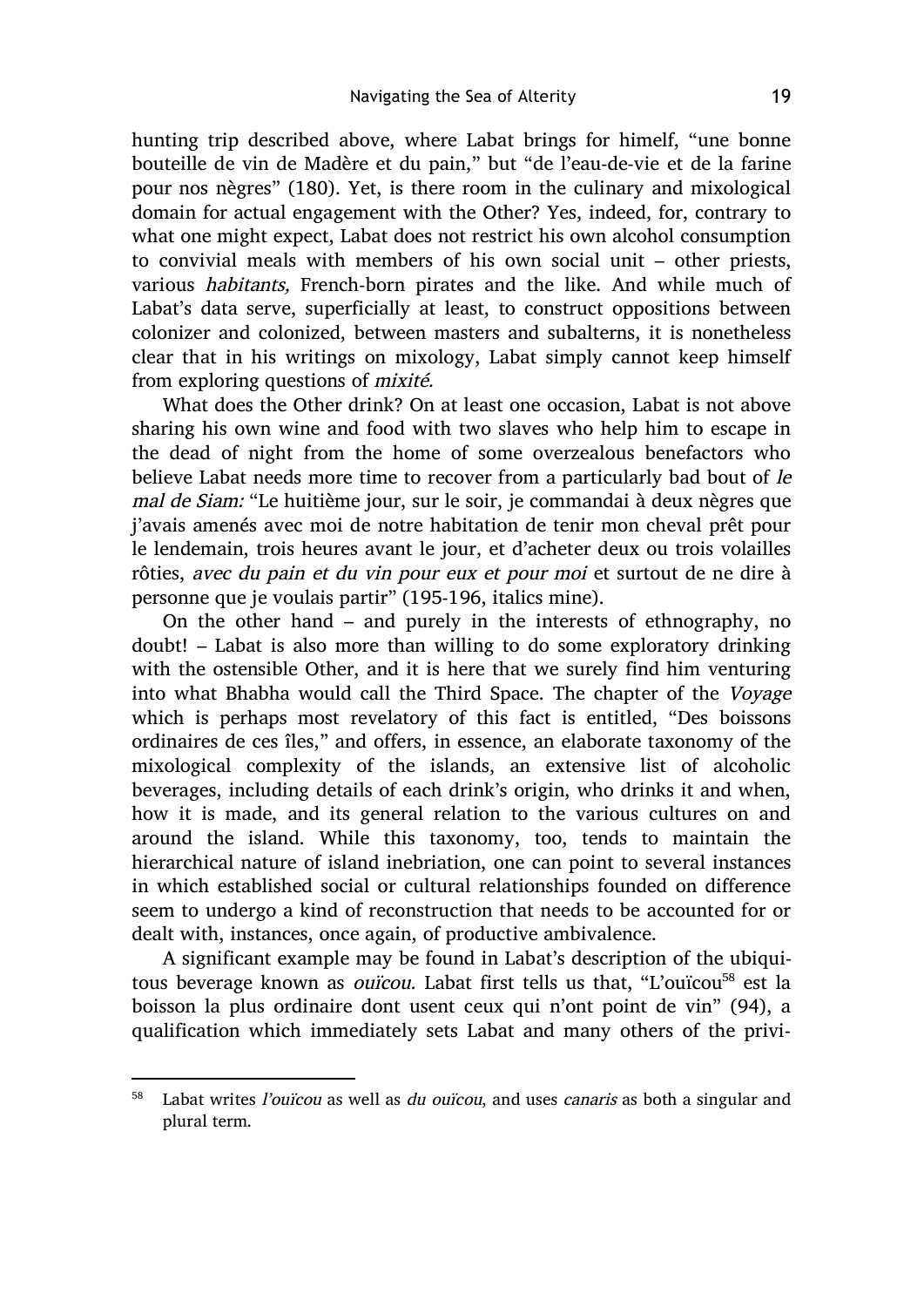leged class outside the realm of those who partake of this substance. However, he immediately follows this remark with, " Les Européens ont appris des sauvages à la faire" (94). The implication here is that some European inhabitants of the islands do not have access to imported wine; these poor souls have therefore leveled the playing field by learning to make their own means of intoxication, a knowledge shared by the island people. The third sentence of the paragraph relies on that usefully vague pronoun 'on' to further elide the distinction: "On sert pour cela de grands vases de terre grise que l'on fait dans le pays" (94; emphasis mine).<sup>59</sup> Furthermore, Labat explains, "Les sauvages, et à leur imitation les Européens, les appellent canaris" (94). If the cuisine of a society, as Lévi-Strauss's work suggests, "is a language into which that society unconsciously translates its structures,"<sup>60</sup> the reverse is also true: language itself must transcribe cuisine and, in so doing, can alter the original culture itself. I would posit, in other words, that European adoption of the word *canari* [s], is itself a kind of product of the Third Space, as it suggests a fundamental repositioning of self and culture in which difference, to some extent, disappears.

But there is more: Labat goes on to explain how to make *ouïcou:* one fills a *canari*[ $s$ ] with water, two large, broken cassava melons, twelve patates cut into quarters, three or four measures of raw cane syrup, and twelve ripe, crushed bananas. One then corks the container, lets the mixture ferment three or four days, and finally skims the crust that forms on top: "[O]n se sert pour cela d'une écumoire ou d'une pièce de calebasse d'arbre" (94) – again, the choice of tool subtly suggests a hierarchical distinction based on the origins of the bartender. Rather revealingly, then, Labat adds, "La liqueur qui est dans les canaris ressemble pour lors à de la bière; elle est rougeâtre, forte, nourrissante, rafraîchissante, et elle enivre facilement" (94) – quite the observation for an individual who has not, as yet, admitted to partaking of the substance. Without overtly including himself in this ostensibly objective description (although he does admit to drinking ouïcou later in the text), Labat concludes this remarkably mixed paragraph by noting that, "Nos Français s'y accoutument aussi facilement qu'à la bière" (94), thereby singling out French consumption habits quite significantly.

Perhaps Labat was aware that his text had begun its own dangerously intoxicating mixological endeavor and unconsciously feared the potential

 <sup>59</sup> One can relate Labat's use of "on" to Homi Bhabha's notion of "splitting." (Bhabha, "The Other Question: Homi K. Bhabha Reconsiders the Stereotype and Colonial Discourse." Screen 24.6 (Nov.-Dec. 1983): 32-33.)

<sup>60</sup> See Mennell, Murcott & van Otterloo 9.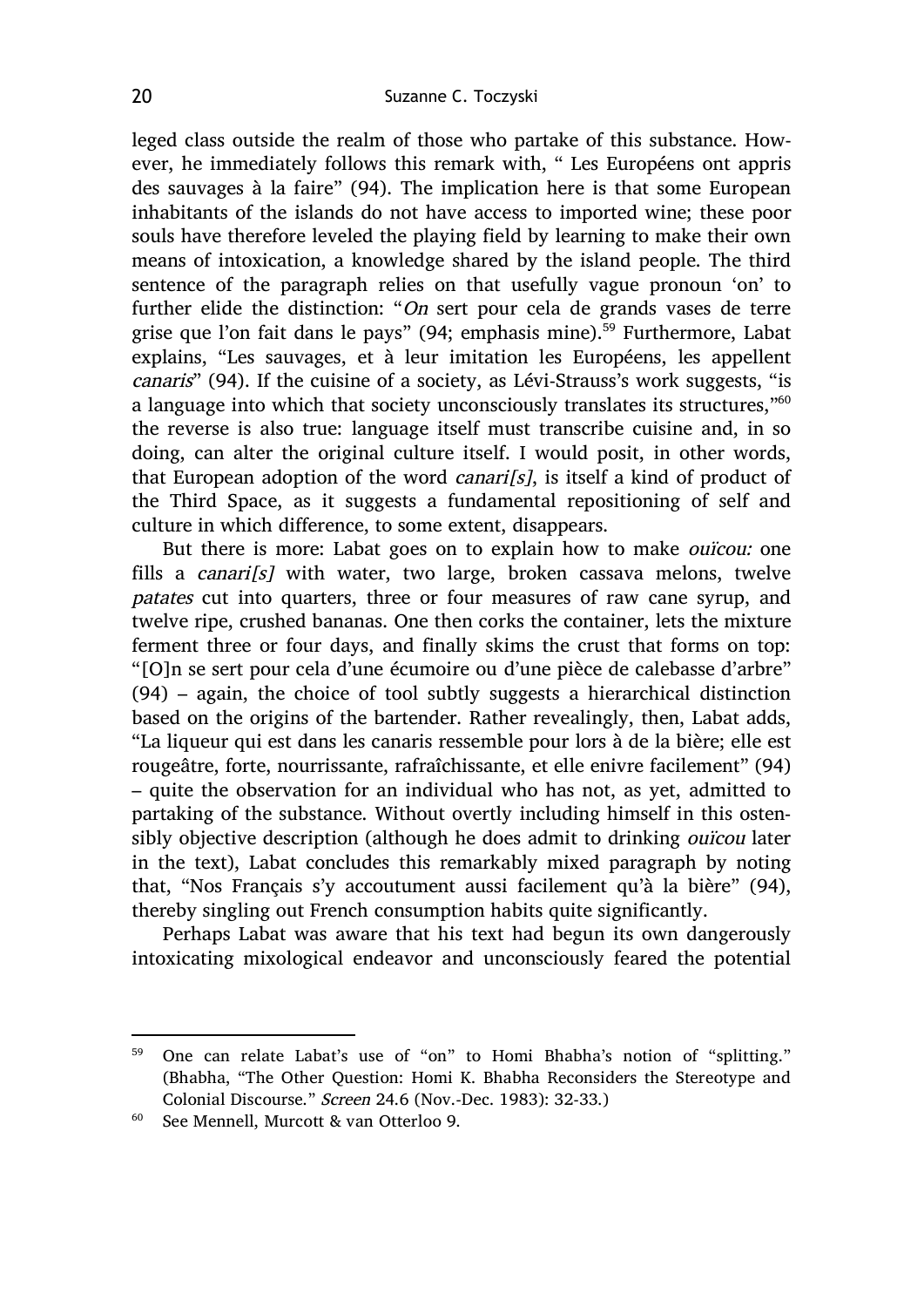mixité that might result from this moment of ambivalence, $61$  because he very pointedly adds – immediately, in the next paragraph – "C'est la boisson favorite de nos sauvages; ils en font qui est terriblement forte, surtout quand ils veulent faire quelque festin; c'est avec cela qu'ils s'enivrent, et que se souvenant alors de leurs vieilles querelles ils se massacrent" (94). He goes on to compare this uncivilized use of ouïcou to that of the habitants and workers on the island, who consume the substance more genteelly, as a substitute for wine at meals. Again, Labat seems to move in and out of the Third Space throughout this development of the place and function of ouïcou in colonial society.

Labat goes on to explore (on the page, at least, and often, one senses, on the palate) a huge variety of beverages created by different groups on the island: *le maby*, which resembles *ouïcou*; the inclusion of oranges instead of melons and bananas makes it resemble a "vin clairet… aussi agréable que le meilleur poiré que l'on boive en Normandie" (95); la grappe, made by the island's slave population, a fact emphasized by Labat through his insistence on the pronoun ils; this distancing effort is undermined, however, by the concluding sentence of the paragraph, "J'ai bu assez souvent de cette grappe, et je m'en suis toujours bien trouvé" (95). And so on. Labat's most comic intervention comes at the expense of the British, who have creolized their own alcohol consumption, favoring le sang-gris, la limonade à l'anglaise, and, significantly, la ponche, which is still ubiquitous in Martinique today. Labat ironically mocks the British twist to this otherwise delicious combination: "Souvent, au lieu d'eau, on y met du lait, et c'est la plus estimée. Comme il n'est pas permis de juger des goûts, chacun pourra porter tel jugement qu'il voudra de ce salmigondis"  $(97)$ .<sup>62</sup>

The chapter "Des boissons de ces îles" is located in the first quarter of what is essentially a chronological study of the islands, which suggests that Labat wasted no time in taking advantage of the island's mixological diversity, a diversity that no doubt enhanced Labat's desire to engage frequently with the Other.<sup>63</sup> However, if academic attention is paid to traditional,

<sup>&</sup>lt;sup>61</sup> Anne Freadman has explored culinary mixity as threat in "Eating Cultures," Consuming Culture: The Arts of the French Table. Ed. John West-Sooby. Monash Romance Studies. Newark: U of Delaware Press, 2004, 158.

 $62$  The capacity for culinary tastes to change is explored at length by Jaucourt in the Encyclopédie. See Jean-Claude Bonnet, "The Culinary System in the Encyclopédie," in Robert Forster & Orest Ranum. Food and Drink in History. Selections from the Annales. Economies, Sociétés, Civilisations. Vol.5. Trans. Elborg Forster and Patricia M. Ranum. Baltimore: John Hopkins UP, 1979, 139-165.

 $63$  Mary Douglas notes that, "Sampling a drink is sampling what is happening to a whole category of social life." Mary Douglas, ed. "A Distinctive Anthropological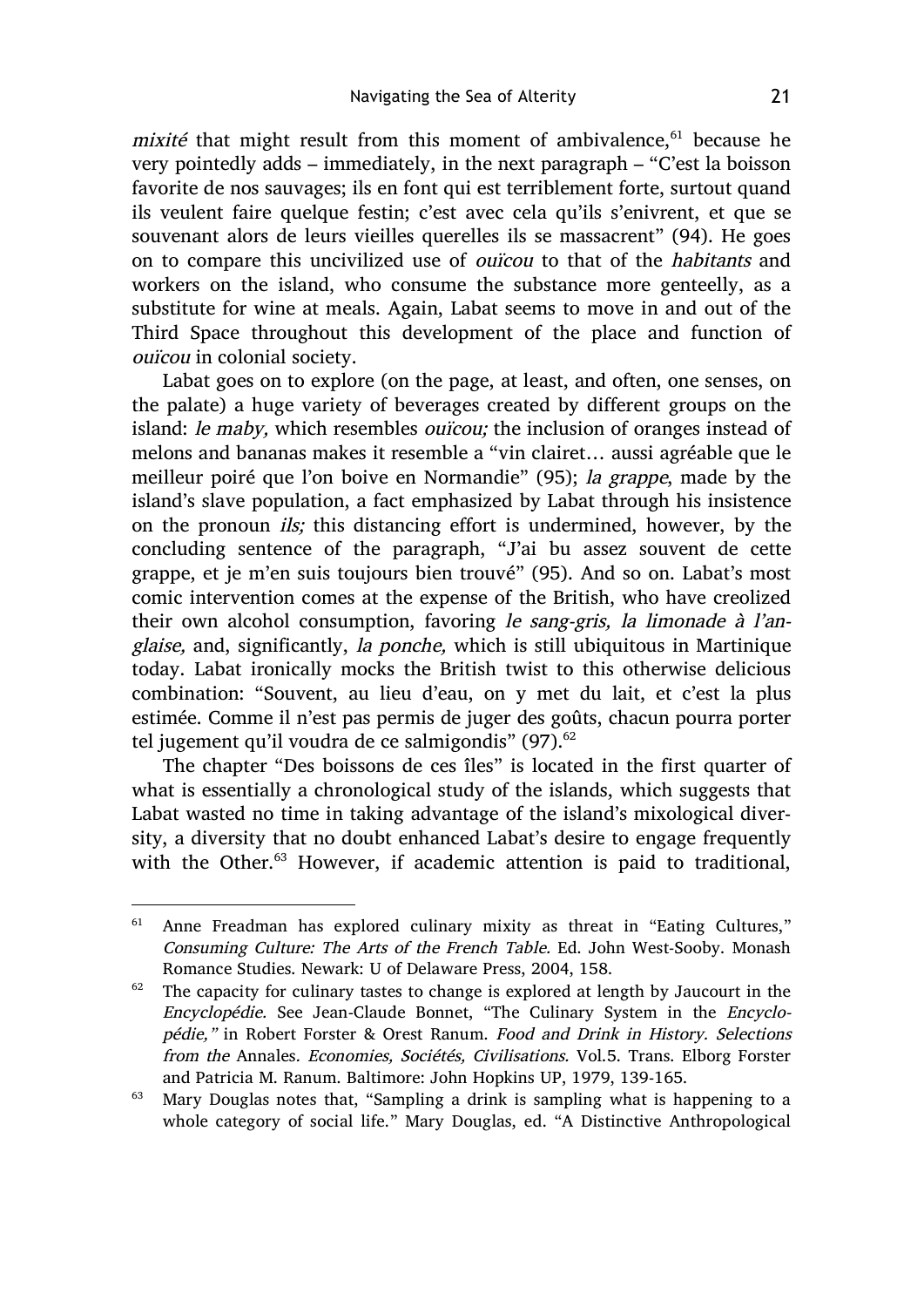hierarchical colonial structures throughout the text, Labat's actual behavior essentially mediates much of the formal notion of hierarchy he purports to espouse. $64$  As time goes on, it becomes clear that Labat is perfectly happy to mix – or to mix drinks – with a variety of island inhabitants. On the island of la Grenade, Labat shares an assortment of inebriants with a family "qui me fit bonne chère en gibier et en poisson, cassave fraîche, ouïcou et eaude-vie, bien entendu que c'était celle que j'avais fait apporter avec quelques bouteilles de vin de Madère" (294). He also has a remarkable experience as a guest in the home of one of the rare Christian Caribs whom Labat calls La Rose. Encountering a storm on a boat trip to the cul-de-sac Français on the east coast of Martinique, Labat is pleased by the opportunity to explore more intimately various island customs, and in that he is not disappointed. Upon entering, he sees eight or nine Carib men crouching near a fire: "Ces messieurs nous avaient fait leurs civilités ordinaires sans changer de posture, en nous disant: «Bonjour, compère, toi tenir tafia»" (139), a salutation which foregrounds (and, indeed, celebrates) Labat's own conspicuous contribution to island culture.<sup>65</sup> However, Labat soon makes a critical cultural error: spotting "une belle natte" stretched out on the ground and assuming it constitutes the dining area, Labat decides to use it for his own repast of bread and cold meat. To his dismay, he is informed that there is a dead body under the mat and that the man's relatives are discomfited by his presence there. Essentially unperturbed, however, Labat makes up for his blunder as follows: "Le compère La Rose fit apporter une autre natte, qu'on étendit dans un autre endroit, nous nous y mîmes et continuâmes à notre aise et fîmes boire M. de la Rose et toute la compagnie, afin de réparer le scandale que nous leur avions donné en nous asseyant sur leur mort" (140). Later, Labat boldly asks if, "as a friend" ("comme amis du défunt") he might view the body; La Rose accepts with pleasure, "surtout si nous buvions et faisions boire à sa santé" (140), a gesture toward the dead of which Labat heartily approves.<sup>66</sup>

 $\overline{a}$ 

Perspective," Introduction, Constructive Drinking: Perspectives on Drinking from Anthropology. NY: Cambridge UP, 1987, 9.

<sup>64</sup> See Khan 251.

 $65$  Labat's traveling companion, M. Joyeux, is equally fêted as a beloved friend, as he is the generous source of the cane syrup they use to make ouïcou.

<sup>66</sup> A word of caution is in order here. Claude Grignon has suggested that commensality's most visible function is that of "social integration." However, he also notes that "Commensality can approve and express discontinuities that separate human groups as well as negotiate those discontinuities by temporarily bringing together separated groups, even by confirming and reinforcing their opposition in the end." Grignon further states that, "[T]ransgressing commensality plays upon oppositions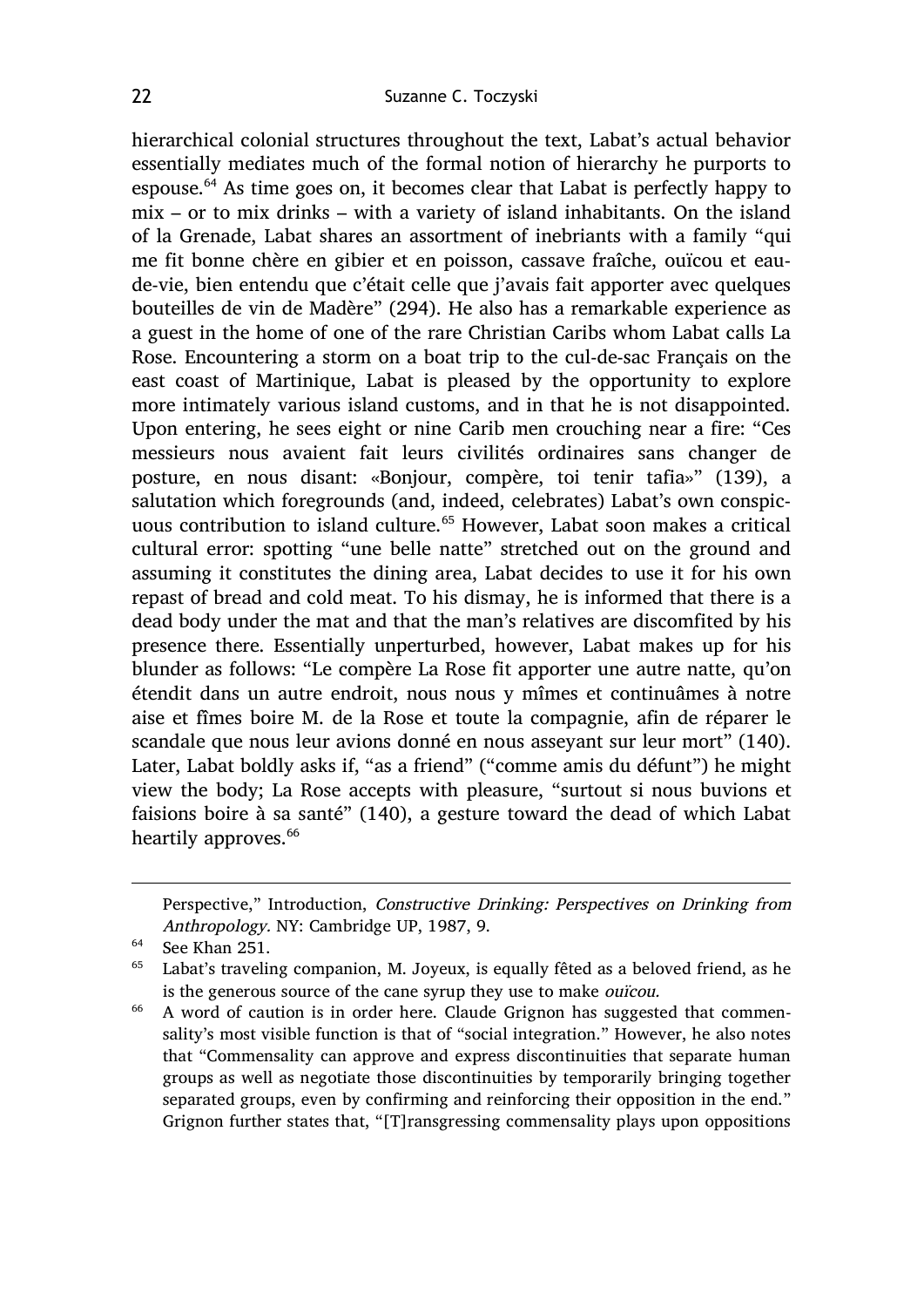\*

One final set of examples will demonstrate the degree to which, having entered into a space that is eminently Other, and having (consciously or unconsciously) participated in the splitting of the self so essential to cultural identification, according to Homi Bhabha, Labat arrives at a point in which categories of difference are remarkably blurred. For Labat, the slaves and Caribs are Other yet like, as can be seen in the conclusion of Labat's account of the melancholy that afflicts many slaves, causing them to take on odd eating habits: "Cette mélancolie noire qui porte les nègres à manger de la terre, des cendres, de la chaux et autres choses de cette nature, est ordinaire aux sauvages [i.e. the Caribs]. Elle est encore très commune parmi nos créoles, et surtout aux filles qui ont du penchant pour le dernier sacrement" (109). Here, Labat sees very little difference in the emotional proclivities of slaves, Caribs, and white creoles; they all know what it is to be melancholy, and they all consume dirt to combat it, not together, of course, but in imitation one of the Other. Or, in this more telling example, which, while unrelated to habits of consumption, juxtaposes the very same populations in a remarkable way: speaking of the Caribs, Labat asserts,

Il n'y a point de peuple du monde qui soit plus jaloux de sa liberté, et qui ressente plus vivement et plus impatiemment les moindres attaques qu'on y voudrait donner. Aussi se moquent-ils de nous autres, quand ils voient que nous portons respect et que nous obéissons à nos supérieurs. Ils disent qu'il

 $\overline{a}$ 

between social groups and the borders which separate them. Ambivalence seems to be its essential characteristic. It is because it recognises these borders that it can temporarily and symbolically transgress them, providing an opportunity for establishing, in the neutralised and ritual parenthesis of a meal a relation of exchange." (Claude Grignon, "Commensality and Social Morphology: An Essay of Typology" in Food, Drink and Identity: Cooking, Eating and Drinking in Europe since the Middle Ages, ed. Peter Scholliers. Oxford & New York: Berg, 2001, 27- 30.) Lucy M. Long develops related ideas in the first chapter of Culinary Tourism (op.cit.), yet she also acknowledges that, "Food, like any cultural product, is multivocal and polysemic, and new meanings can be recognized in new contexts" (35); tourism, as she notes, is also a form of negotiation. Going further (and supporting my assertions here), Anneke van Otterloo's empirical study of the culinary habits of the Dutch and of immigrants to the Netherlands suggests that barriers are in fact leveled when individuals of different social groups consume food and drink together. (Anneke H. Van Otterloo, "Foreign Immigrants and the Dutch at Table: 1945-1985. Bridging or Widening the Gap?" The Netherlands Journaal of Sociology / Sociologia Neerlandica. 23.2 (1987): 126-143.) Mennell, summarizing Van Otterloo's work, posits, "Perhaps the table can demolish barriers between people" (Mennell et al., op.cit., 80).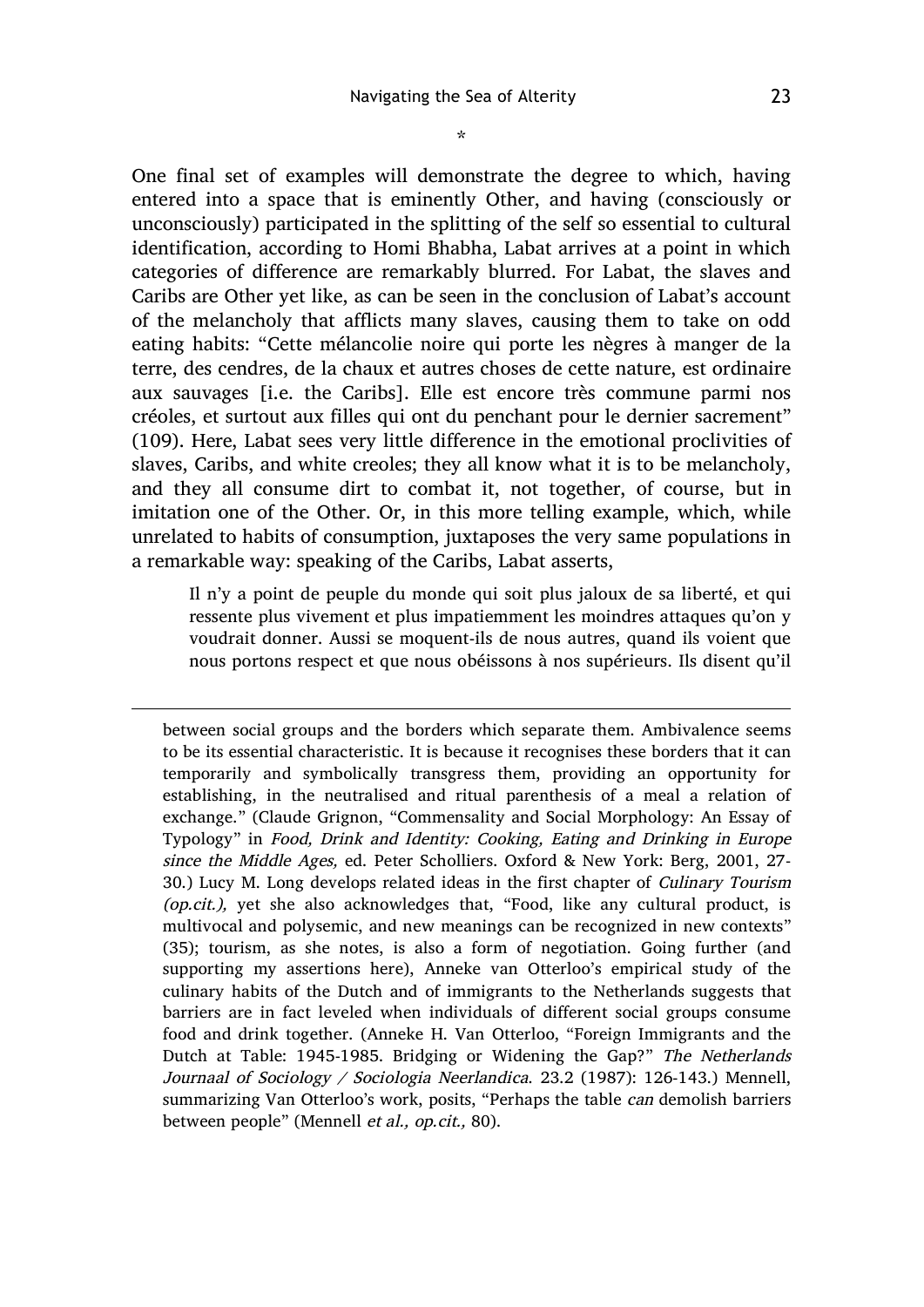faut que nous soyons les esclaves de ceux à qui nous obéissons, puisqu'ils se donnent la liberté de nous commander, et que nous sommes assez lâches pour exécuter leurs ordres" (267; italics mine).

The irony of this observation could hardly be lost on Labat who, again, is forced to contemplate himself as self (conquering missionary) and Other (slave) in the Third Space.

One last example will illustrate the degree to which Labat was capable of entertaining utterly contradictory notions about difference, particularly with reference to slavery and its dilemmas. Describing at length British colonizers' abysmal treatment of their slaves, detailing the unspeakable and gruesome punishments they inflicted on insubordinate Africans, and approving of this treatment in cases of possible revolt, Labat notes in the very same paragraph and utterly without irony, that "il est vrai que le désir de la liberté et de la vengeance est toujours le même chez tous les hommes..." (289).

Was Labat himself conflicted in his thoughts on slavery and its "necessity"? Certainly not, and he remained a proponent of slavery to the end. Did he consider himself absolutely and irrevocably Other, different – superior to – the various populations around him? Yes… and no. Doris Garraway suggests that Labat was, in fact, willing "to embrace difference and be changed by it;"<sup>67</sup> she also notes that "Labat was himself a model of the very kind of social mobility and confusion of categories that typified many subjects of his travel narrative."<sup>68</sup> Proximity breeds familiarity; commensality creates a space for sociability, a Third Space in which ambivalence is possible. Most importantly, a desire for knowledge, that is, a passion for constructing knowledge of the Other, propels us to seek cultural confrontations with hard to predict results. As we look back on Jean-Baptiste Labat's remarkable record of encounters with a veritable host of Others, we can, I would posit, find traces of a profound interest in, and interrogation of, alterity, "resistant traces," to cite Bhabha, of Labat's venturing into the Third Space and the transvaluing of epistemologies that results. Homi Bhabha has suggested that,

Without the postcolonial time-lag [of the Third Space] the discourse of modernity cannot, I believe, be written; with the projective past it can be inscribed as a historical narrative of alterity that explores forms of social antagonism and contradiction that are not properly represented, political identities in the process of being formed, cultural enunciations in the act of

 $67$  Garraway, The Libertine Colony (2005), 135.

<sup>68</sup> Ibid., 145.